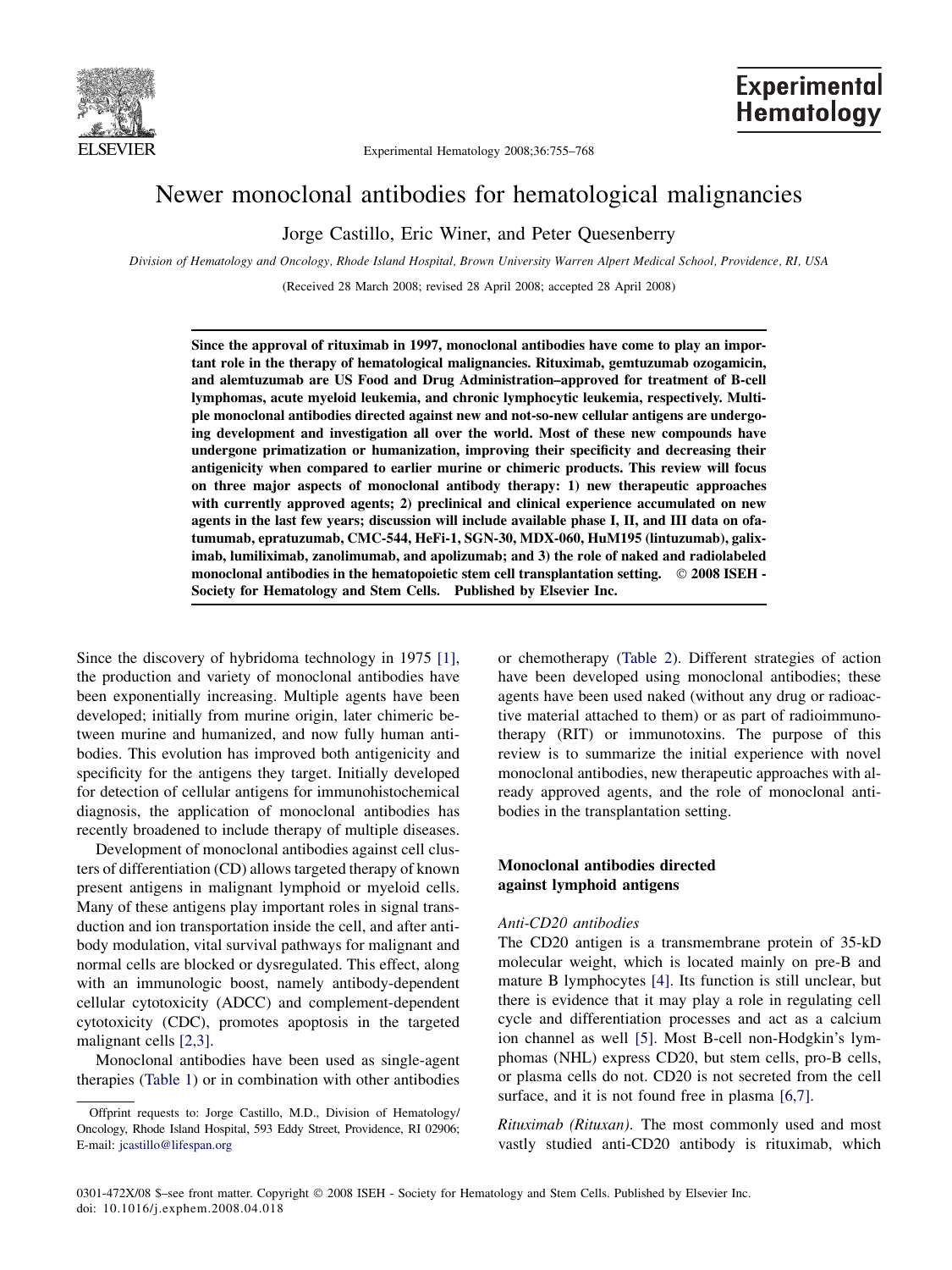<span id="page-1-0"></span>Table 1. Response rates with selected monoclonal antibody single-agent therapy

| Antibody                   | Target | Trials     | $\mathbf n$ | Setting                                  | ORR $(\%)$     | $CR(\%)$       | PR $(\%)$ | SD(%) | Reference |
|----------------------------|--------|------------|-------------|------------------------------------------|----------------|----------------|-----------|-------|-----------|
| Alemtuzumab (subcutaneous) | CD52   | Phase II   | 41          | Untreated CLL                            | 87             | 19             | 68        |       | [53]      |
|                            |        | Phase III  | 297         | Untreated CLL (vs chlorambucil)          | 83             | 24             | 59        |       | [54]      |
| Epratuzumab                | CD22   | Phase I/II | 56          | Refractory/recurrent aggressive lymphoma | 10             | 5              |           |       | [68]      |
|                            |        | Phase I/II | 55          | Refractory/recurrent indolent lymphoma   | 18             | 6              |           |       | [67]      |
| <b>CMC-544</b>             | CD22   | Phase I    | 34          | Relapsed/refractory lymphoma             | 35             |                |           |       | [79]      |
| Galiximab                  | CD80   | Phase II   | 37          | Relapsed/refractory FL                   | 11             | 11             |           | 34    | [88]      |
| Lumiliximab                | CD23   | Phase I    | 46          | Refractory/recurrent CLL                 | $\overline{0}$ |                |           |       | [81]      |
| Ofatumumab                 | CD20   | Phase I/II | 33          | Relapsed/refractory CLL                  | 46             |                | 46        |       | [51]      |
|                            |        | Phase I/II | 40          | Relapsed/refractory FL                   | 38             | 18             | 20        |       | [50]      |
| Zanolimumab                | CD4    | Phase II   | 47          | Refractory CD4 <sup>+</sup> CTCL         | 56             |                |           |       | [118]     |
|                            |        | Phase II   | 15          | Refractory CD4 <sup>+</sup> PTCL         | 27             | 13.5           | 13.5      |       | [119]     |
| $SGN-30$                   | CD30   | Phase II   | 20          | Refractory/recurrent systemic ALCL       | 20             | 5              | 15        |       | [102]     |
|                            |        | Phase II   | 17          | Refractory/recurrent cutaneous ALCL      | 35             | 6              | 29        |       | [104]     |
|                            |        | Phase II   | 15          | Refractory/recurrent HD                  | $\overline{0}$ |                |           | 50    | [103]     |
| <b>MDX-060</b>             | CD30   | Phase I/II | 48          | Refractory/recurrent $CD30+$ lymphoma    | 11             | $\overline{4}$ | 7         | 35    | [106]     |
| HuM195                     | CD33   | Phase II   | 50          | Refractory/recurrent AML                 | 6              | 4              | 2         |       | [151]     |

 $ALCL =$  anaplastic large T-cell lymphoma; AML = acute myelogenous leukemia; CLL = chronic lymphocytic leukemia; CR = complete response; CTCL = cutaneous T-cell lymphoma; FL = follicular lymphoma; HD = Hodgkin disease; ORR = overall response rate; PR = partial response; PTCL = peripheral T-cell lymphoma;  $SD =$  stable disease.

was the first monoclonal antibody to be approved by the US Food and Drug Administration (FDA) for treatment of a human disease in 1997, and is now considered part of the standard therapies of choice for diffuse large B-cell lymphoma (DLBCL) and follicular lymphoma (FL).

Rituximab combined with CHOP (RCHOP) has improved the overall survival (OS) and event-free survival in newly diagnosed patients with DLBCL in multiple phase III randomized trials  $[8-11]$ ; the potential advantage of giving RCHOP every 14 days instead of every 21 days is currently being investigated [\[12\]](#page-9-0). Rituximab and CVP (cyclophosphamide, vincristine, and prednisone) have proven to improve overall response rate (ORR) and progression-free survival (PFS) when compared to CVP alone in patients with FL, but an improvement on OS was not apparent [\[13\]](#page-9-0); but, recently, a meta-analysis showed that the combination of rituximab and any type of chemotherapy improved OS when compared to chemotherapy alone with a hazard ratio (HR) of 0.65 [\[14,15\].](#page-9-0) The most common side effects of rituximab include fever, chills, and rigors and are mainly infusion-related. The incidence of these reactions tends to diminish with subsequent infusions. Fatal reactivation of hepatitis B virus has been described in patients undergoing therapy with rituximab [\[16\];](#page-9-0) routine hepatitis B virus serologies should be taken prior to, during, and after rituximab therapy to detect some possible late reactivations [\[17\]](#page-9-0).

Rituximab in chronic lymphocytic leukemia. Rituximab has not been FDA-approved for treatment of chronic lymphocytic leukemia (CLL), but it is the most commonly used monoclonal antibody in this disease. The apoptotic mechanisms of rituximab seem to play a more important role in CLL than in NHL. Single-agent rituximab has limited activity in previously treated [\[18,19\]](#page-9-0) or untreated [\[20\]](#page-9-0) CLL. A potential explanation is the weak expression of CD20 by CLL cells. Dose-escalation [\[21\]](#page-9-0) and more doseintensive regimens [\[22\]](#page-9-0) have been tried and have showed only limited activity. The combination of fludarabine, cyclophosphamide, and rituximab (FCR) is considered by many the standard of care in previously treated or untreated CLL. In relapsed CLL, FCR achieved an ORR of 37% with complete response (CR) rate of 25% and a nodular PR of 12% [\[23\]](#page-9-0). Furthermore, FCR reached an ORR of 94% with a 72% CR rate and a 4-year OS of 83% in patients with untreated CLL [\[24\].](#page-9-0) Other promising combination is fludarabine and rituximab (FR); in untreated CLL patients, FR has shown an ORR of 90% with a 47% CR rate in the CALGB 9712 study [\[25\],](#page-9-0) while the CALGB 9011 showed an ORR of 84% with a 38% CR rate [\[26\].](#page-9-0) The combination of FCR and alemtuzumab will be discussed later in this review.

Maintenance regimens with rituximab. Two big randomized trials have shown the clinical benefit of adding rituximab maintenance following induction therapy for advanced relapsed or refractory FL. Van Oers et al. [\[27\]](#page-9-0) showed that maintenance rituximab improved PFS in patients who received induction CHOP with and without rituximab  $(HR = 0.65)$ . There was also an improvement in OS for patients who responded to induction chemoimmunotherapy and were randomized to maintenance rituximab ( $HR =$ 0.52). Forstpointner et al. [\[28\]](#page-9-0) achieved similar results by randomizing patients with relapsed or refractory FL and mantle cell lymphoma to rituximab and fludarabine, cyclophosphamide, and mitoxantrone (FCM) or FCM alone. Patients treated with RFCM had a better response rate than patients who received FCM alone. Rituximab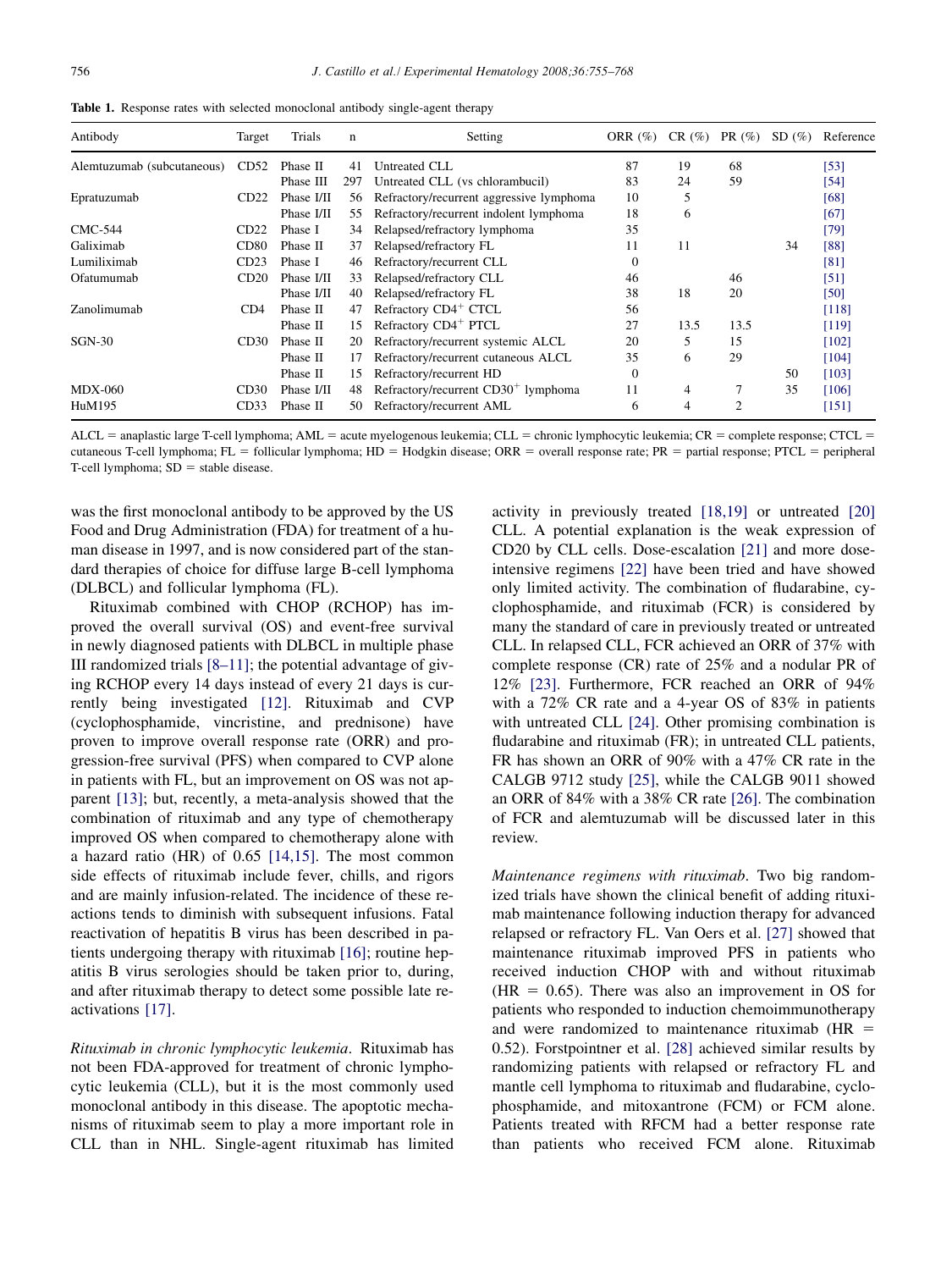<span id="page-2-0"></span>

|             |                  | Trials     |                  |                         | Setting                       | ORR $(\%)$ | CR $(%)$ | PR (%) | $\mathrm{SD}~(\%)$ | Reference          |
|-------------|------------------|------------|------------------|-------------------------|-------------------------------|------------|----------|--------|--------------------|--------------------|
| Antibody    | Target           |            |                  | Regimen                 |                               |            |          |        |                    |                    |
| Alemtuzunab | CD <sub>52</sub> | Phase II   |                  | Alemtuzumab + FCR       | Relapsed/refractory CLL       |            |          |        |                    | $[55]$             |
|             |                  | Phase II   |                  | Alemtuzumab + FCR       | Untreated high-risk CLL       |            |          |        |                    | [56]               |
| Apolizumab  | HLA-DR           | Phase I    |                  | Apolizumab + rituximab  | Refractory/recurrent lymphoma |            |          |        |                    |                    |
| Epratuzumab | CD22             | Phase I/II |                  | Epratuzumab + RCHOP     | Untreated DLBCL               |            |          |        |                    | $\frac{164}{1711}$ |
|             |                  | Phase II   |                  | Epratuzumab + rituximab | Refractory/recurrent lymphoma |            |          |        |                    |                    |
|             |                  | Phase II   |                  | Epratuzumab + rituximab | Refractory/recurrent lymphoma |            |          |        |                    |                    |
| Galiximab   | CD80             | Phase I/II |                  | Galiximab + rituximab   | Relapsed/refractory FL        |            |          |        |                    |                    |
| Lumiliximab | CD23             | Phase II   |                  | $Lumiliximab + FCR$     | Relapsed/refractory CLL       |            |          | Z      |                    |                    |
| Gemtuzumab  | CD33             | Phase II   |                  | Gentuzumab + FAC        | Relapsed/refractory AML       |            |          |        |                    | 0.6688827          |
|             |                  | Phase II   |                  | Gemtuzumab + FAC        | Untreated AML/MDS             |            |          |        |                    |                    |
|             |                  | Phase II   |                  | Gemtuzumab + ATRA       | Untreated APML                |            |          |        |                    | 139]               |
|             |                  | Phase II   |                  | Gemtuzumab + ATRA + ATO | Relapsed APML                 |            |          |        |                    | [140]              |
| HuM195      | CD33             | Phase III  | $\overline{191}$ | $C + Hull195$<br>Ř      | Refractory/recurrent AML      |            |          |        |                    | 152]               |

DLBCL diffuse large B-cell lymphoma; FAC fludarabine, cytarabine, cyclosporine A; FCR fludarabine, cyclophosphamide, rituximab; FL follicular lymphoma; MDS myelodysplastic syndrome; MEC mitoxantrone, etoposide, cytarabine; ORR overall response rate; PR partial response; RCHOP rituximab, cyclophosphamide, doxorubicin, vincristine, predisone; SD = stable disease. maintenance showed a longer response duration (not reached vs 16 months) compared to observation. There are ongoing trials to show if maintenance rituximab following rituximab-containing induction chemoimmunotherapy (PRIMA [Primary Rituximab or MAintenance] trial) or rituximab induction (RESORT [Rituximab Extended Schedule or ReTreatment] trial) would be of benefit in the therapy of untreated FL.

The role of maintenance rituximab in DLBCL is less clear. Habermann et al. [\[11\]](#page-9-0) reported a longer FFS in patients with untreated DLBCL who received CHOP as induction but not in patients who received RCHOP.

Rituximab in AIDS-related lymphomas. The role of rituximab in AIDS-related lymphomas (ARL) is still unclear. A phase III trial [\[29\]](#page-9-0) in ARL patients showed a higher but not statistically different response rate for RCHOP when compared to CHOP without a survival benefit. An increased risk of infectious death was also reported, mainly in patients with  $CD4^+$  counts  $<$  50 cells per mm<sup>3</sup>. More recent phase II trials [\[30\]](#page-10-0) report safer toxicity profiles in patients with ARL with  $CD4^+$  counts  $>100$  cells per mm<sup>3</sup> and receiving appropriate prophylactic antibiotic therapy.

Rituximab in autologous stem cell transplantation. Rituximab has been used along with BEAM (BCNU, etoposide, cytrarabine, and melphalan) for autologous stem cell transplantation (SCT) in 67 patients with relapsed aggressive NHL [\[31\]](#page-10-0). Rituximab was given before and after BEAM and on days 1 and 8 after SCT. The 2-year OS and DFS were 80% and 67%, respectively; these were statistically different than historical controls. There was no increased incidence of infections in the patients receiving rituximab.

Rituximab has also been given as maintenance therapy following autologous SCT in patients with relapsed or refractory B-cell NHL [\[32\]](#page-10-0). Four weekly infusions were administered on day 42 and 6 months after SCT. The 2-year OS was 88%. Despite a 54% rate of grade 3 and 4 neutropenia and delayed B-cell recovery, the rate of infections was not increased. The role of post-SCT rituximab is currently being investigated in a phase III randomized controlled trial in patients with relapsed DLBCL [\[33\]](#page-10-0).

Rituximab in allogeneic SCT. Recently, very encouraging results were reported using FCR as a nonmyeloablative conditioning regimen prior to allogeneic SCT [\[34\].](#page-10-0) Forty-seven patients were followed prospectively for a median of 60 months. OS and PFS were 85% and 83%, respectively. The incidence of grade II to IV acute graft-vs-host disease (GVHD) was 11% using tacrolimus and methotrexate as immunosuppressive therapy.

# Anti-CD20 RIT

RIT using two different murine anti-CD20 antibodies (Y-90 ibritumomab and 131I tositumomab) has also been approved for the treatment of rituximab-resistant relapsed, refractory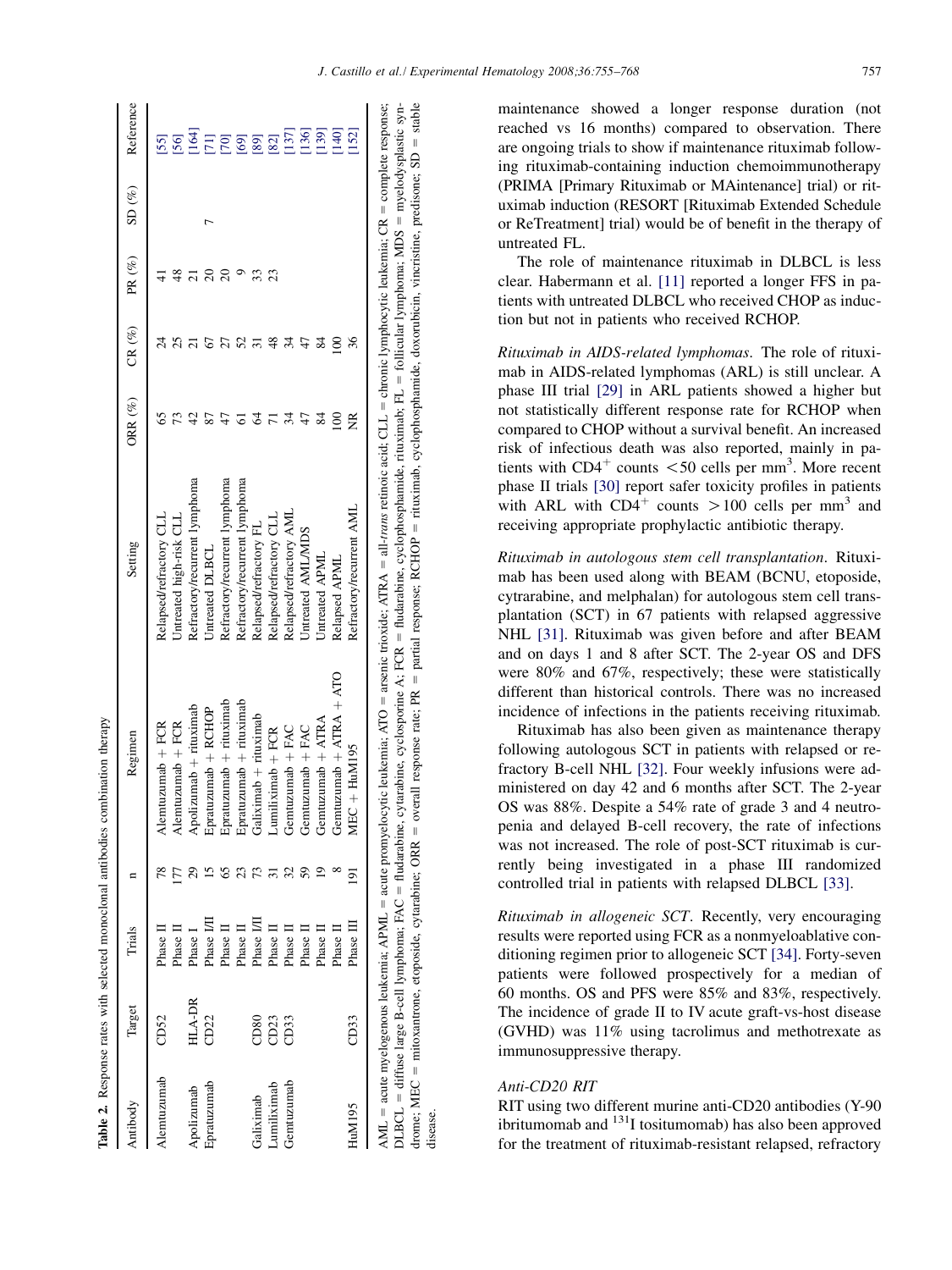indolent lymphomas. Y-90 ibritumomab (Zevalin, Biogen Inc., Cambridge, MA, USA) achieved higher ORR and CR rates than rituximab in relapsed/refractory FL, but time to progression (TTP) and duration of remission (DOR) were not statistically significant  $[35,36]$ . <sup>131</sup>I tositumomab (Bexxar, GlaxoSmithKline, Research Triangle Park, NC, USA) achieved ORR of 60% to 70% in heavily pretreated patients (some were resistant to rituximab); many patients achieved a durable response rate similar or better than rituximab with the obvious convenience of single-dose therapy [\[37\]](#page-10-0).

Anti-CD20 RIT in autologous SCT. Use of SCT has improved survival in patients with relapsed or refractory lymphomas, but the majority of patients will invariably relapse and a proportion will not be considered suitable candidates for high-dose therapies because of their age, performance status, or comorbidities. Radiation therapy (RT) is one of the most effective therapies for hematological malignancies. Higher doses of RT have been associated with less relapse rates but also with increased toxicities. Using RT directed to tumor cells (i.e., RIT) as conditioning regimen prior to SCT would theoretically allow safer and better responses.

Two major strategies have been developed using RIT as part of conditioning regimens for autologous SCT:

- 1. High-dose RIT with or without chemotherapy. The Seattle Consortium pioneered the high-dose RIT approach using  $131$ I tositumomab [\[38\].](#page-10-0) An encouraging CR rate of 84% was achieved with minimal nonhematological toxicity. In a cohort analysis, high-dose RIT showed longer 5-year PFS and OS when compared to high-dose chemotherapy (48% vs 29% and 67% vs 53%, respectively); RIT was also associated with decreased treatment-related mortality (4% vs 11%) [\[39\]](#page-10-0). The same group reported a 3-year PFS of 51% and low incidence of nonhematological toxicity in 24 patients older than 60 years [\[40\]](#page-10-0). High-dose RIT has been used in combination with high-dose chemo-therapy [\[41\]](#page-10-0); this study shows that  $131$  tositumomab can be safely given in combination with high-dose etoposide/cyclophosphamide. Patients who received RIT and high-dose chemotherapy seemed to have longer PFS and OS than controls treated with total body irradiation and high-dose chemotherapy. High-dose RIT using Y-90 ibritumomab in combination with carmustine, etoposide, cytarabine, and melphalan (BEAM) showed a 3-year OS of 54% in 44 heavily pretreated patients with NHL [\[42\]](#page-10-0). In another report [\[43\]](#page-10-0), 31 patients with relapsed NHL received Y-90 ibritumomab and high-dose etoposide/cyclophosphamide. The 2 year OS was 92% with similar toxicity rates than total body irradiation.
- 2. Standard-dose RIT plus high-dose chemotherapy. Vose et al. [\[44\]](#page-10-0) showed that  $131$  I tositumomab could be safely given prior to BEAM and autologous SCT. This

regimen achieved a CR rate of 57%. A subsequent phase II trial [\[45\]](#page-10-0) showed an impressive 3-year OS of 81% in 40 patients with relapsed but chemosensitive DLBCL. There is an ongoing phase III trial comparing <sup>131</sup>I tositumomab-BEAM vs rituximab-BEAM in relapsed DLBCL [\[33\].](#page-10-0) In a similar fashion, Y-90 ibritumomab prior to BEAM and autologous SCT has shown to be safe and effective [\[46\]](#page-10-0). This regimen achieved a longer PFS and OS than BEAM alone (88% vs 65% and 72% vs 67%, respectively).

Ofatumumab. Ofatumumab is a fully humanized anti-CD20 monoclonal antibody that has been shown, preclinically, to be exceptionally active and produce a stronger CDC by more efficiently binding C1q to the surface of the CD20-positive cell [\[47\]](#page-10-0). This newer antibody interacts with a different epitope than rituximab, which is located in the smaller extracellular loop of CD20 [\[48\],](#page-10-0) giving it a higher binding affinity.

Initial phase I/II clinical data in relapsed/refractory FL was presented by Hagenbeek et al. [\[49,50\].](#page-10-0) Forty patients were given escalated doses of ofatumumab from 300 mg to 1000 mg intravenously weekly for 4 weeks, obtaining an ORR of 63% with 57% response in patients previously treated with rituximab without reported dose-limiting toxicity. Coiffier et al. [\[51\]](#page-10-0) presented the early results of a phase I/II trial of ofatumumab in 33 patients with relapsed/refractory CLL reporting significant depletion of  $CD19^+CD5^+$ cells by all patients and 67% response at the highest dose (2000 mg) by the 4th week. There are ongoing phase III trials of ofatumumab in CLL and FL [\[33\].](#page-10-0)

# Anti CD-52 antibodies

CD52 is a surface peptide expressed in lymphocytes, monocytes, macrophages, and some granulocytes. CD52 is strongly expressed in CLL and some indolent NHL.

Alemtuzumab (Camptah-1H, Genzyme Corporation, Cambridge, MA, USA). Alemtuzumab is a humanized anti-CD52 monoclonal antibody that has shown to induce apoptosis of malignant lymphocytes, CDC, and ADCC in vitro. Alemtuzumab has been approved by the FDA for treatment of fludarabine-refractory CLL. Alemtuzumab is able to eradicate minimal residual disease (MRD) from the bone marrow, even in high-risk CLL patients with del(17p13). Patients who achieved MRD-negative marrow had longer survivals than patients who achieved either MRD-positive CR or PR [\[52\].](#page-10-0) On the other hand, patients who had bulky lymphadenopathy had a lower CR rate. The major observed side effects are prolonged myelosuppression and lymphopenia. Prophylaxis against Pneumocystis carinii pneumonia and Varicella zoster virus is mandatory in patients receiving alemtuzumab.

To minimize its toxicity, subcutaneous alemtuzumab has been administered three times a week in 41 untreated CLL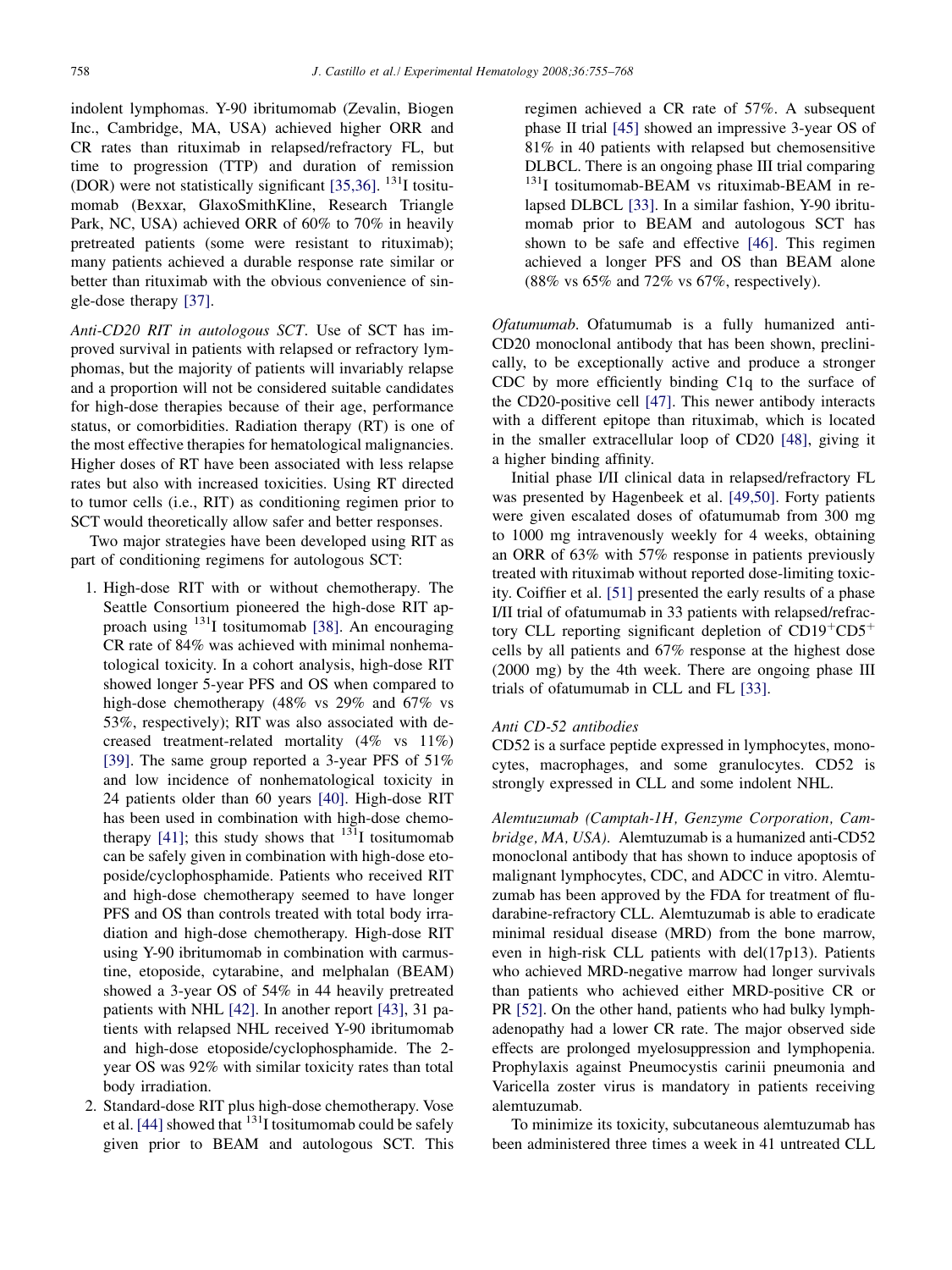patients [\[53\].](#page-10-0) The ORR was 87%, but it was less effective against nodal disease. Some patients needed more than 18 weeks of therapy to achieve the best response. Subcutaneous alemtuzumab has been compared to chlorambucil in the upfront setting [\[54\],](#page-10-0) achieving higher ORR (83% vs 55%) and CR rate  $(22\% \text{ vs } 2\%)$ . Again, CLL patients with del $(17p13)$ had superior response to alemtuzumab. Cytomegalovirus (CMV) reactivation was seen in 52% of patients receiving alemtuzumab, making the monitoring of CMV mandatory with this therapy.

FCR and alemtuzumab (CFAR) has been studies in 78 relapsed CLL patients [\[55\]](#page-10-0). CFAR obtained an ORR of 65% and a CR rate of 24%. Patients received granulocyte colony-stimulating factor (G-CSF) support as well as Pneumocystis carinii pneumonia and Varicella zoster virus prophylaxis. Valganciclovir showed to be more effective than valacyclovir in preventing CMV reactivation. CFAR is being investigated as front-line therapy in 177 patients with high-risk CLL defined by high levels of  $\beta$ 2-microglobulin [\[56\]](#page-10-0). In this population, CFAR showed an ORR of 71%. All patients in CR and near PR were MRD-negative at the end of therapy. This trial continues accruing.

Alemtuzumab has been used as consolidation therapy after chemotherapy for CLL. The intravenous regimens have shown to be effective at achieving MRD-negative responses following fludarabine [\[57\]](#page-10-0) or fludarabine/cyclophosphamide [\[58\]](#page-10-0); the latter study had to be stopped given the elevated toxicity in the alemtuzumab arm. Subcutaneous alemtuzumab as consolidation therapy has also proven to be effective in untreated CLL, but with a safer toxicity profile [\[59\]](#page-10-0). A study using fludarabine and rituximab followed by consolidation alemtuzumab in untreated CLL patients is ongoing [\[33\].](#page-10-0)

Alemtuzumab in SCT. Its T-cell depletive effects make alemtuzumab a potentially useful agent in conditioning regimens prior to SCT for multiple hematological malignancies. Alemtuzumab could decrease the incidence of acute and/or chronic GVHD following allogeneic SCT, while allowing more effective reduced-intensity regimens by enhancing graft-versus-tumor effect. Combinations of alemtuzumab and fludarabine/busulfan [\[60\]](#page-10-0) and fludarabine/ melphalan [\[61\]](#page-10-0) have been reported safe and effective with lower rates of GVHD in acute myeloid leukemia (AML)/ MDS. The latter combination has also been used prior to SCT in the treatment of CLL [\[62\],](#page-11-0) but rates of GVHD appeared higher than in the experience reported here. Patients with Hodgkin's disease (HD) who received alemtuzumabcontaining regimens seem to experience less acute and chronic GVHD without increasing relapse rates [\[63\].](#page-11-0)

Anti-CD22 antibodies. The CD22 molecule is a transmembrane glycoprotein that plays a role in cellular adhesion, regulation of B-cell homing and modulation of B-cell activation [\[64\].](#page-11-0) B-cell malignancies express CD22 up to 60% to 80% of cases. CD22 is unique in that it is internalized into the cell when bound by antibody. This property makes it an interesting target for RIT or immunoconjugates [\[65\]](#page-11-0).

Epratuzumab. Epratuzumab (hLL2) is an IgG1 humanized monoclonal antibody that in vitro has shown to bind to CD22 and internalize into the target cell [\[66\]](#page-11-0). An initial phase I/II trial was published by Leonard et al. [\[67\]](#page-11-0). The population investigated had pretreated indolent NHL with a median of 3.5 prior therapies, including 44% of patients who received prior rituximab. Initially this was a doseescalation trial; with doses ranging from 120 mg/m<sup>2</sup> to  $1000 \text{ mg/m}^2$  over 30 to 60 minutes weekly for 4 weeks, a dose-limiting toxicity was not reached. Epratuzumab had an ORR of 18% with a CR rate of 6% in this heavily pretreated population. In FL, a 43% ORR was achieved with a dose of  $360 \text{ mg/m}^2$  weekly. The use of naked epratuzumab was then evaluated in aggressive NHL, mostly DLBCL [\[68\].](#page-11-0) This population was heavily pretreated, 25% had previous SCT and  $>80\%$  had bulky disease. The ORR was 10%, for patients with DLBCL the ORR was 15%. Leonard et al. [\[69\]](#page-11-0) presented data on 23 patients with previously treated FL and DLBCL who received epratuzumab 360 mg/m<sup>2</sup> along with rituximab 375 mg/m<sup>2</sup> weekly for 4 weeks. All patients were rituximab naïve. In the FL group, an ORR of 67% and a CR rate of 60% were achieved. In the DLBCL group an ORR of 67% and a CR rate of 50% were reported; the incidence of human antihuman antibodies was null. A similar European study by Strauss et al. was published recently [\[70\]](#page-11-0). Sixty-five previously treated patients were enrolled, 46 had a diagnosis of indolent NHL (34 had FL) and 19 had aggressive NHL (15 were DLBCL). An ORR of 47% was achieved (64% in FL and 47% in DLBCL patients), with a CR/CRu rate of 22% (24% in FL and 33% in DLBCL patients). Finally, the combination of epratuzumab (E) and RCHOP in newly diagnosed DLBCL has been studied; in a pilot trial, E-RCHOP every 21 days showed feasibility with an ORR of 86% and 87% incidence of grade 4 neutropenia [\[71\]](#page-11-0). Epratuzumab is being studied for relapsed/refractory Waldenstrom's macroglobulinemia [\[71\].](#page-11-0)

Anti-CD22 RIT. Murine and humanized forms of anti-CD22 antibodies have been used in combination with different radionuclides. <sup>131</sup>I-radiolabeled murine LL2, an IgG2a monoclonal antibody, was developed to take advantage of the internalizing properties of the CD22 antigen, but it was found to have a very short intracellular life. The compound was cleaved intracellularly and the  $^{131}I$ was exocytosed, not allowing a full destructive effect of the radioisotope [\[72\]](#page-11-0). Despite this molecular finding, this study reported an ORR 55% with 27% CR rate and hematological toxicity more prominent in patients with decreased bone marrow reserve prior to begin the study [\[73\]](#page-11-0). When used with humanized LL2 monoclonal antibody, Y-90 showed different advantageous characteristics and a more favorable tumor dosimetry compared to  $131$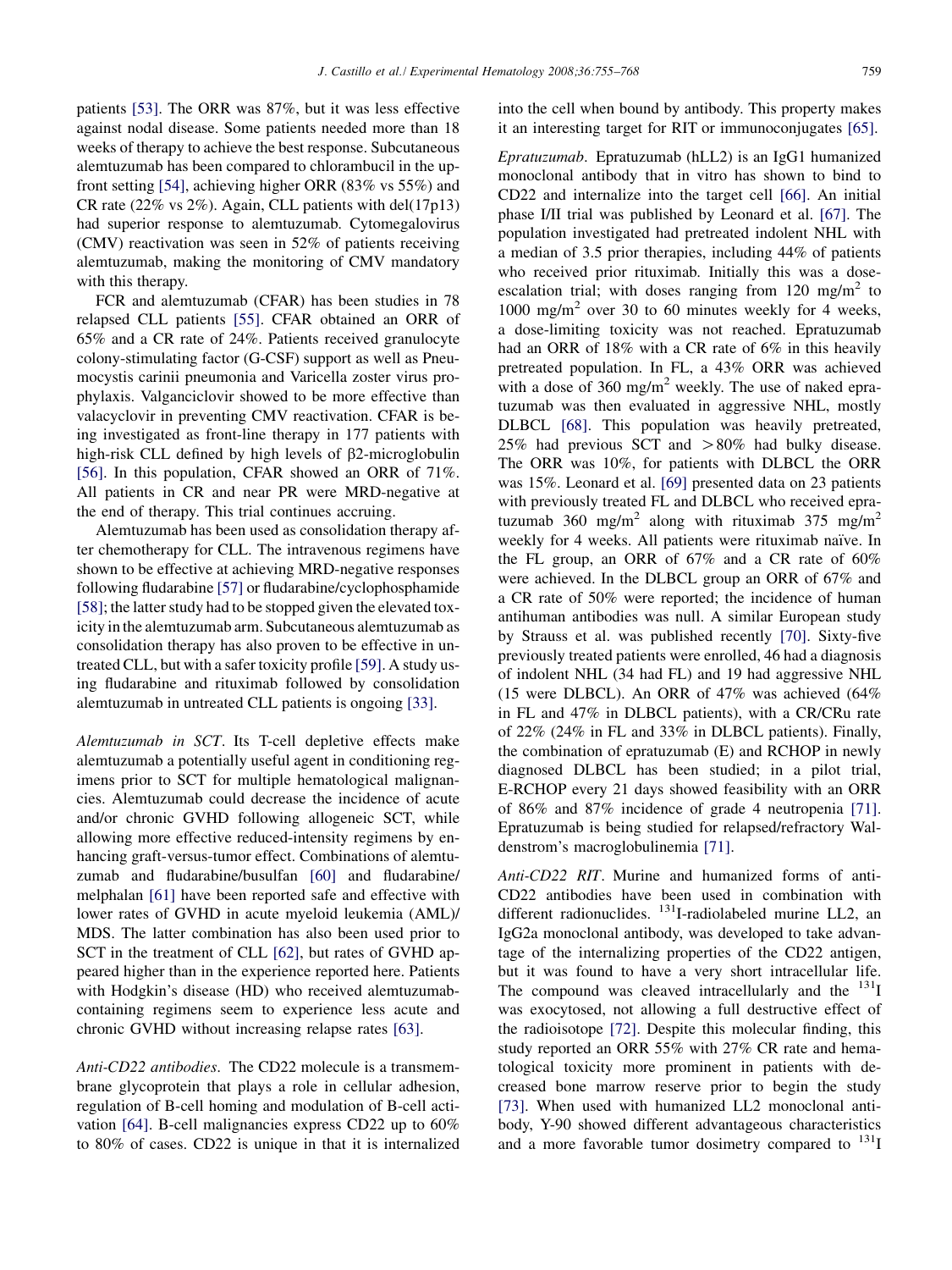[\[74\].](#page-11-0) Y-90 was longer lasting inside the cell, even after the antibody was catabolized, and the lack of  $\gamma$ -emissions will make the compound suitable for outpatient settings but less suitable for follow-up scintigraphy; on the other hand, the b-particle from Y-90 has a much deeper penetration, making it favorable to treat larger lesions [\[75\].](#page-11-0) Weekly infusions of Y-90 hLL2 has been used in 16 patients with previously treated NHL [\[76\],](#page-11-0) obtaining an ORR of 62% (75% in indolent NHL and 50% in aggressive NHL) with 25% CR/CRu rates. Three weekly infusions were feasible in this population with minimal toxicity. The main adverse effects were hematological toxicity, but no patient required platelet transfusions or growth factors. Re-186 radionuclide has been described to have some additional advantages, including having  $\beta$ -particles and minimal  $\gamma$ -emissions high enough for scintigraphic imaging for dosimetry, unfortunately, the life of the radioisotope inside the cell is much shorter compared to Y-90. Re-186 hLL2 was evaluated in a phase I trial in 18 pretreated patients with different types of NHL [\[77\]](#page-11-0), a maximal tolerated dose of  $2.0 \text{ GBq/m}^2$  was reached with transient hematological side effects being the most prominent.

Other anti-CD22 monoclonal antibodies. CMC-544 [\[78\]](#page-11-0) is an immunoconjugate that combines a humanized anti-CD22 monoclonal antibody (IgG4 type) with calicheamicin, a potent antitumor antibiotic that binds DNA and undergoes structural changes causing double-strand DNA breaks resulting in apoptosis (safety and feasibility of calicheamicin has been established using another monoclonal antibody, gemtuzumab ozogamicin, which will be described below). An initial dose-escalation trial [\[79\]](#page-11-0) in patients with B-cell NHL showed feasibility with clinically manageable thrombocytopenia being the most common adverse effect.

Preclinical models using a combination of CMC-544 and rituximab demonstrated an increase survival in severe combined immunodeficiency–bearing mice [\[80\].](#page-11-0) Further clinical use of CMC-544 is currently being studied in two early-phase multicenter trials investigating the use of this agent alone and in combination with rituximab in indolent and aggressive NHL [\[33\]](#page-10-0).

# Anti-CD23 antibodies

CD23, also known as Fc epsilon RII, is a low-affinity IgE receptor that is expressed in virtually all CLL cells and is involved in allergy and resistance to parasites. The CD23 molecule is also expressed by mature B-cells, activated macrophages, eosinophils and platelets.

Lumiliximab. Lumiliximab (IDEC-152) is a chimeric primate-human anti-CD23 monoclonal antibody that has shown to induce apoptosis in CLL cells. The apoptotic effect of lumiliximab seems preclinically to be increased by fludarabine and rituximab [\[81\].](#page-11-0) In a phase I trial [\[82\],](#page-11-0) escalating doses of lumiliximab were administered to 46 patients with CLL. No complete or partial responses were

observed, but it was well-tolerated. Byrd et al. [\[83\]](#page-11-0) also presented data on lumiliximab in combination with FCR [\[83\].](#page-11-0) Patients who received lumiliximab and FCR attained higher response rates (ORR 71%, CR 48% and PR/PRu 23%) than historical FCR-only controls. The toxicity profile was comparable to FCR. A phase III trial comparing FCR with and without lumiliximab is ongoing [\[33\].](#page-10-0)

#### Anti-CD80 antibodies

The CD80 antigen, also called B7.1, is the natural ligand for the T-cell antigen CD28, which mediates T-cell and B-cell adhesion. CD80 is expressed on activated B cells, T cells, and dendritic cells, and is often expressed on the surfaces of FL cells and other lymphoid malignancies, such as mycosis fungoides (MF) [\[84,85\]](#page-11-0). This pathway is crucial in the recognition of antigen as well as self-recognition and immune tolerance, and is often called the costimulatory pathway [\[86\].](#page-11-0)

Galiximab. Galiximab (IDEC-114) is a primatized (human IgG1 constant regions and Cynomolgous macaque variable regions) monoclonal antibody that binds to CD80 on lymphoma cells upregulating apoptosis, antiproliferation, and induction of ADCC. The CD80 antigen is highly expressed in T cells of psoriatic lesions [\[84\],](#page-11-0) and in an initial study in psoriatic patients, galiximab showed a very safe profile without development of anti-galiximab antibodies [\[87\]](#page-11-0).

A phase I/II trial has been reported by Czuczman et al. [\[88\];](#page-11-0) in this study, galiximab was used in 37 patients with relapsed/refractory FL and the dose was escalated from 125 mg/m<sup>2</sup> to 500 mg/m<sup>2</sup> without reaching a dose-limiting toxicity. Most of the side effects were grade 1 or 2 toxicity. No anti-galiximab antibodies were detected. The ORR was 11% (2 CR and 2 PR), but stable disease (SD) was achieved by 34% of the patients. A phase II study combining rituximab and galiximab in relapsed/refractory FL was recently presented by Friedberg et al. [\[89\]](#page-11-0) showing an ORR of 64% (CR 17%, CRu 14%, and PR 33%). This study used the 500 mg/m<sup>2</sup> dose for all 73 US patients. Comparing these results with rituximab monotherapy, the combination showed similar safety profile, and a longer median PFS (12.2 vs 9.4 months). There are two ongoing phase III clinical trials, one will compare galiximab plus rituximab with rituximab alone in relapsed/refractory NHL; the second study will evaluate galiximab plus rituximab as retreatment in patients who responded to this combination in the Friedberg study [\[33\].](#page-10-0)

# Anti-CD30 antibodies

The CD30 molecule belongs to the tumor necrosis factor receptor family [\[90\]](#page-11-0) and was initially identified on Reed-Sternberg cells [\[91\].](#page-11-0) CD30 overexpression has been described on HD, anaplastic large cell lymphoma (ALCL), and mediastinal B-cell lymphoma, but it has limited expression on otherwise normal tissues (activated B cells, activated T cells, activated NK cells, and some vascular beds) [\[92\].](#page-11-0)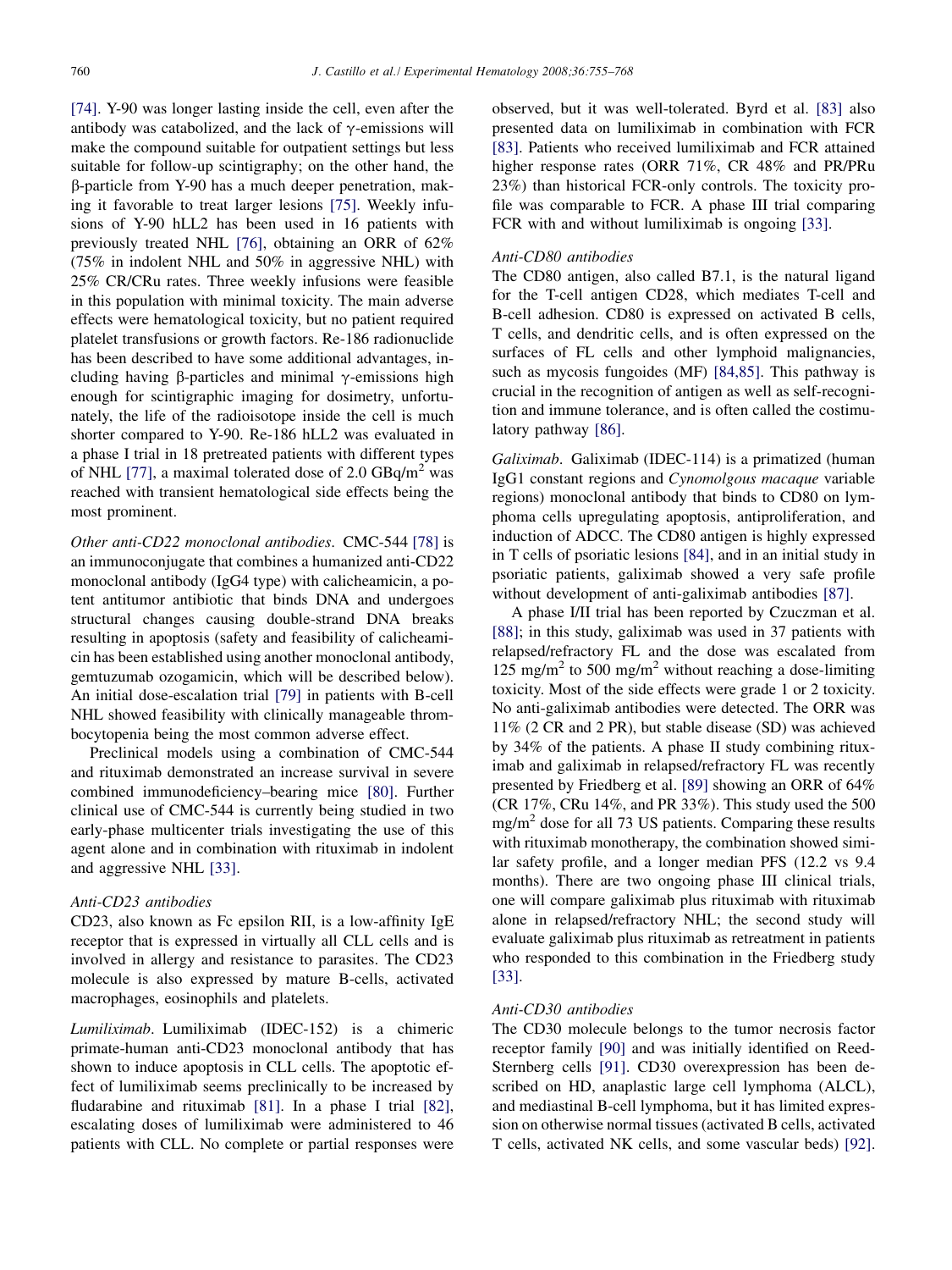This characteristic makes CD30 a potentially relevant target for monoclonal antibody therapy. There is an extensive list of anti-CD30 monoclonal antibodies developed throughout the years [\[93–97\]](#page-11-0). A murine anti-CD30 was used as part of RIT and showed to be effective (ORR  $= 27\%$ ) but was associated with severe hematotoxicity [\[98\]](#page-12-0).

 $HeFi-I$ . HeFi-1 is a murine monoclonal antibody that has proven to be preclinically effective in ALCL, but with a variable response in HD [\[95\]](#page-11-0), and is currently being investigated in a phase I trial sponsored by the U.S. National Cancer Institute in patients with cancer showing at least 30% expression of CD30 by immunohistochemistry [\[33\].](#page-10-0)

SGN-30. SGN-30 is a chimeric monoclonal antibody and has proven to be effective to arrest Reed-Sternberg cells of HD growth in vitro and in preclinical xenograft models [\[99\]](#page-12-0) and to be synergistic to chemotherapy in  $CD30<sup>+</sup>$  malignancies [\[100\]](#page-12-0). Forero-Torres et al. [\[101,102\]](#page-12-0) presented preliminary data from a phase I/II trial using SGN-30 in 20 patients with recurrent/relapsed systemic ALCL showing an ORR of 20% (one CR and three PR), the study is still ongoing. Ongoing trials are investigating SNG-30 as a single agent for relapsed/refractory HD [\[103\]](#page-12-0) and cutaneous ALCL [\[104\]](#page-12-0), and in combination with gemcitabine, vinorelbine and pegylated liposomal doxorubicin (GVD) for patients with relapsed/refractory HD [\[33\].](#page-10-0)

MDX-060. MDX-060 [\[105\]](#page-12-0) is a fully human anti-CD30 monoclonal antibody that induces killing of  $CD30<sup>+</sup>$  cell lines and has shown to stop growth of HD preclinical models. It has been studied in a dose-escalation phase I/II trial [\[106\]](#page-12-0) in refractory/relapsed HD and has shown to be clinically active; in 40 patients with HD achieved one CR and two PR, in six patients with ALCL achieved one CR and one PR with a very acceptable toxicity profile. Two clinical trials are currently recruiting patients; one is investigating the effect of MDX-060 in systemic or cutaneous ALCL as single agent, the second trial is a phase II randomized trial and will compare single-agent gemcitabine vs gemcitabine plus MDX-060 vs dexamethasone plus MDX-060 [\[33\].](#page-10-0)

#### Anti-CD4 antibodies

The CD4 antigen belongs to the immunoglobulin superfamily, is expressed in helper T cells, regulatory T cells, macrophages, monocytes, and dendritic cells, and acts as the coreceptor of the T-cell receptor [\[107\].](#page-12-0) CD4 has four domains (D1–D4); D2 to D4 subdomains share structural similarities with immunoglobulin-constant regions while D1 subdomain, which interacts with major histocompatibility complex class II [\[108\]](#page-12-0), is similar to immunoglobulin variable regions. CD4 is highly expressed by malignant T cells as well, mainly in cutaneous T-cell lymphomas (CTCL) and noncutaneous peripheral T-cell lymphomas (PTCL).

Different monoclonal antibodies against T-cell antigens have been developed and tried preclinically and clinically in T-cell lymphomas without major success. Initially a murine anti-CD5 monoclonal antibody, T101, was developed and used in CLL and CTCL either as a single agent or as part of immunoconjugates or RIT [\[109–114\]](#page-12-0). The major limitation of this agent was the development of human anti-mouse antibodies. Recently, the experience with chimeric and development of fully human anti-CD4 monoclonal antibodies may overcome this initial obstacle. Knox et al. reported results with SK3, a chimeric anti-CD4 antibody, which was tried in seven pretreated patients with MF with some effect, a 28.5% incidence of development of human antichimera antibodies, and a good safety profile, but no significant  $CD4^+$  cell depletion could be achieved, even though most of  $CD4^+$  cells were coated with antibody [\[115\]](#page-12-0). Later, the same group reported clinical experience in eight patients with persistent or progressive MF using M-T412, an anti-CD4 chimeric antibody directed against a different epitope of the CD4 molecule, which demonstrated a higher affinity and was able to induce  $CD4<sup>+</sup>$ lymphocyte depletion through an Fc-mediated mechanism; the incidence of human antichimera antibodies was lower (12.5%) and showed an ORR of 88% with an average FFP of 25 weeks [\[116\]](#page-12-0).

Zanolimumab. In 2004, a fully human anti-CD4 monoclonal antibody, zanolimumab (HuMax-CD4), was designated a Fast Track Product by the FDA; initially showed a very safe profile in a psoriasis vulgaris trial [\[117\]](#page-12-0). Currently its use is under active investigation for the treatment of  $CD4<sup>+</sup>$  malignancies, mainly CTCL in early and advanced stages and other noncutaneous PTCL. Obitz et al. reported early results of a phase II trial of zanolimumab in refractory CTCL [\[118\];](#page-12-0) a safe profile and a favorable response of 40% were observed. D'Amore et al. presented data from a phase II trial of HuMax-CD4 in non-cutaneous PTCL [\[119\]](#page-12-0) demonstrating an ORR of 62.5% in the first eight patients enrolled in the trial and only one related case of febrile neutropenia. Two phase II clinical trials are evaluating the efficacy of zanolimumab in early and late-stage CTCL [\[33\].](#page-10-0) A blinded, randomized phase III trial comparing two different dosing of zanolimumab  $(8 \text{ mg/m}^2 \text{ vs } 14 \text{ mg/m}^2)$  in previously treated MF is ongoing [\[33\]](#page-10-0).

# Monoclonal antibodies directed against myeloid antigens

# Anti-CD33 antibodies

The CD33 antigen is a 67-kD protein, which belongs to the sialic acid-binding immunoglobulin-like lectin family [\[120\]](#page-12-0), and it was cloned and localized in chromosome 19 [\[121\]](#page-12-0). Andrews et al. [\[122\]](#page-12-0) later demonstrated that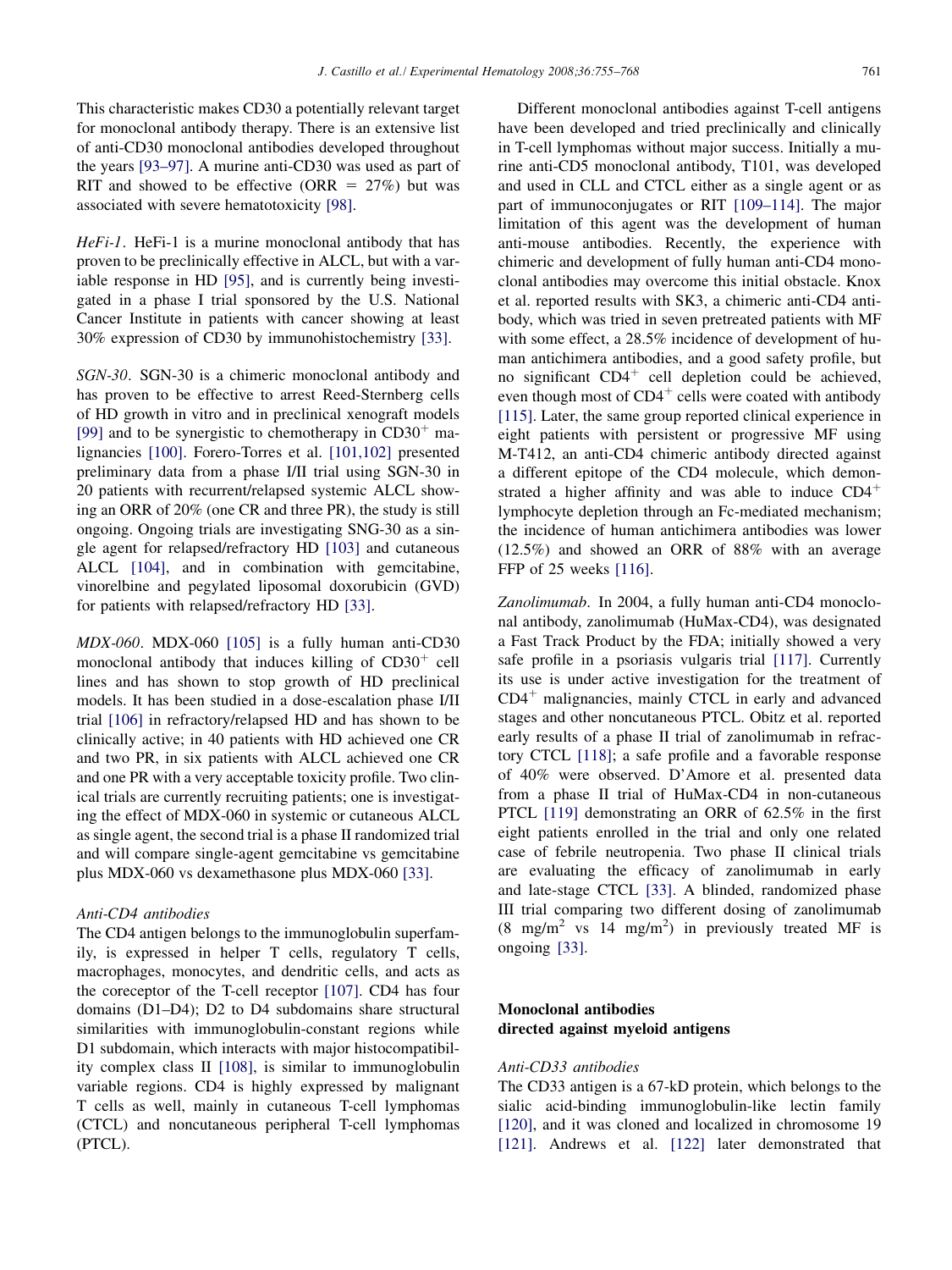precursors of human hematopoietic colony-forming cells were largely  $CD34^+$  but  $CD33^-$ . It was hypothesized that antibodies targeted against CD33 would likely ablate  $CD33<sup>+</sup>$  leukemic blast cells without affecting  $CD33<sup>-</sup>$  normal precursor cells, allowing for a full bone marrow recovery after treatment [\[123\].](#page-12-0) Initial ex vivo studies reported high efficacy of cytosine arabinoside/etoposide in combination with MY9 (a murine anti-CD33 monoclonal antibody) to achieve bone marrow purification in acute nonlymphocytic leukemia [\[124\].](#page-12-0) CD33 is expressed by cells of the myelomonocytic lineage and liver sinusoidal cells, but not by lymphoid cells [\[125\]](#page-12-0). Recent reports of CD33 expression in drug-resistant multiple myeloma patients may have interesting clinical implications [\[126\]](#page-12-0).

Gemtuzumab ozogamicin (Mylotarg, Wyeth Pharmaceuticals Inc., Philadelphia, PA, USA). Gemtuzumab ozogamicin (GO) is a humanized anti-CD33 monoclonal antibody linked to a derivative of calicheamicin, a potent cytotoxic antibiotic that gets released inside the myeloblast by hydrolysis causing DNA breaks and subsequent cell death [\[127\].](#page-12-0) Myelosuppression and thrombocytopenia are the most common hematological toxicities seen with regular doses of GO  $(9 \text{ mg/m}^2)$ , while hepatic veno-occlusive disease has been reported in the allogeneic transplant setting.

Single-agent GO. As front-line therapy for AML, singleagent GO has shown moderate activity with ORR ranging between 17% and 27% [\[128,129\]](#page-12-0) and a therapy-related mortality of up to 17%.

In the relapsed setting, the Mylotarg Study Group presented data on 142 AML patients in first relapse treated with single-agent GO in three different phase II trials [\[130,131\]](#page-12-0) and reported an ORR of 30%, including patients who achieved CR and CR with incomplete recovery of platelets (CRp); an ORR of 26% was reported in patients older than 60 years old, with similar survival rates between the CR and CRp groups and a good tolerability but with 23% grade 3/4 hyperbilirubinemia and few but life-threatening bleeding events likely secondary to thrombocytopenia. GO got approval by the FDA in 2001 based on these studies for patients older than 60 years old with AML in first relapse who will not be suitable for intensive chemotherapy; the ORR was used as a surrogate likely to predict clinical benefit [\[132\].](#page-12-0) The role of GO in the pretransplant setting and as maintenance therapy in elderly population is under current investigation [\[33\]](#page-10-0).

GO used in combination with chemotherapy. In patients with untreated AML, GO has been used followed by mitoxantrone, etoposide, and cytarabine [\[133\].](#page-12-0) This combination showed a response of 54% and is currently being investigated in a phase III trial [\[33\].](#page-10-0) Lower doses of GO (3 mg/ m<sup>2</sup>) in combination with daunorubicin and cytarabine or fludarabine, cytarabine, G-CSF, and idarubicin showed ORR up to 91% [\[134\]](#page-13-0). The thioguanine-containing regimens showed an increased rate of venooclusive disorder (VOD) of the liver. This study set the background for the randomized MRC AML 15 trial; a total of 1115 patients (92% of patients had untreated AML) were randomized to three different GO-containing chemotherapy regimens and two consolidation regimens. A preliminary report [\[135\]](#page-13-0) showed an ORR of 85%; GO-containing regimens were associated with reduced relapse rates and longer DFS, but no difference in OS has been observed. GO has also been used in combination with fludarabine, cytarabine, and cyclosporine in the front-line [\[136\]](#page-13-0) and relapsed settings [\[137\];](#page-13-0) the combination showed an ORR of 48% and 34%, a median survival of 8 and 5.3 months, and an incidence of VOD of 7% and 9%, respectively.

Trials evaluating GO in combination with standard induction chemotherapy for patients with AML are under investigation [\[33\]](#page-10-0).

GO in acute promyelocytic leukemia. Acute promyelocytic leukemia (APML) is a distinct subtype of AML characterized cytogenetically by t(15;17), which transcribes PML/ RAR-a, molecule involved in myeloid differentiation and apoptosis. The APML blasts express high levels of CD33.

Single-agent GO showed to be very active in APML. In patients with molecularly relapsed APML, GO achieved molecular remission in 91% of patients after two doses and in 100% of patients after three doses [\[138\]](#page-13-0). Estey et al. [\[139\]](#page-13-0) evaluated the combination of GO and alltrans-retinoic acid in 19 untreated APML patients and reported a CR rate of 84% without increased hepatotoxicity. Twelve patients achieved a PCR-negative response. The combination of GO, all-trans-retinoic acid and arsenic trioxide was tried in APML patients in first relapse [\[140\]](#page-13-0); most of the patients achieved molecular remission and remained in a second response that was longer than their first response.

Interestingly, no VOD or significant hepatotoxicity has been reported with GO in APML patients. A potential explanation is the binding of GO to circulating APML cells, decreasing binding to hepatic cells.

# Other anti-CD33 monoclonal antibodies

M195 is a murine IgG2a anti-CD33 monoclonal antibody and was initially used as a diagnostic marker [\[141\]](#page-13-0). Later, the same group reported a phase I trial using  $^{131}$ I -M195 demonstrating rapid and specific uptake by the bone marrow and subsequent internalization into the target cells [\[142\].](#page-13-0) A dose-escalation trial followed in 1993 [\[143\].](#page-13-0) Twenty-four patients were treated, 96% had decreased blood cell counts, and 83% had decreased blast cells in the bone marrow.

In order to counteract the immunogenicity of M195, a humanized compound was developed. HuM195 is an IgG1 computer-modeled version of M195 showing higher binding avidity compared to the parent compound but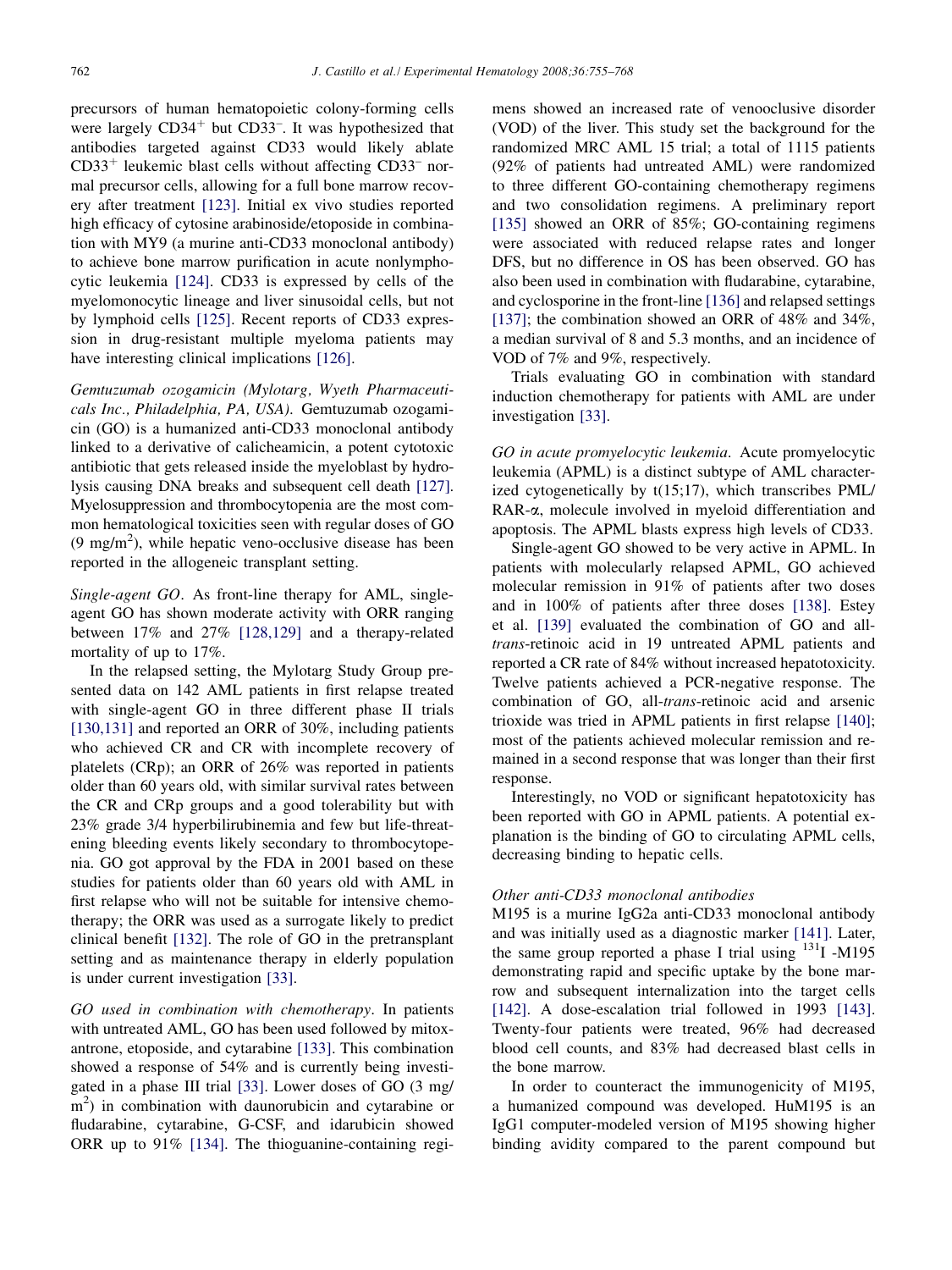with similar immunologic effects and increased ADCC mediated by mononuclear cells [\[144\].](#page-13-0) A phase IB trial [\[145\]](#page-13-0) using I-131-HuM195 showed a safe side effect profile. To further decrease unwanted cytotoxic effects M195 has been linked to Bi-213,  $\alpha$ -particle radioisotope, which might be helpful in eradicating minimal residual disease. Bi-213- HuM195 was used in 18 patients with relapsed AML [\[146\]](#page-13-0), 93% of the patients had circulating blast response and 78% had reduction in the number of bone marrow leukemic cells with pancytopenia being the most common adverse effect. Mulford et al. [\[147\]](#page-13-0) presented data on cytarabine followed by Bi-213-HuM195 in 25 patients with newly diagnosed or relapsed/refractory AML, CML in accelerated phase or RAEB/RAEB-T achieving an ORR of 28% with two CR, three CRp, and two PR, as expected all patients developed febrile neutropenia.

The combination of interleukin (IL)-2 and HuM195 was studied based on the finding that IL-2 may potentiate HuM195 effect by increasing the NK-cell dependent ADCC [\[148\].](#page-13-0) In a phase I trial, this combination showed modest antileukemic activity, but also significant toxicity was reported, mostly IL-2–related [\[149\]](#page-13-0).

Unlabeled antibody has been used as consolidation therapy for APML to induce molecular remissions with moderate success [\[150\].](#page-13-0) A randomized phase II trial comparing two different doses of HuM195 in 50 patients (25 patients in each arm, 12 mg/m<sup>2</sup> vs 36 mg/m<sup>2</sup>) with AML [\[151\]](#page-13-0) reported minimal activity represented by two CR and one CRp of short duration. The same group reported a phase III trial [\[152\]](#page-13-0) of HuM195 in combination with chemotherapy vs chemotherapy alone in refractory or first-relapsed AML showing a safe administration of the regimen but no real advantage of the addition of the antibody (CR  $+$ CRp 36 vs 28%;  $p = 0.28$ ). A dose-escalation trial using HuM195 alone in AML/MDS patients at higher doses than previously used is ongoing [\[33\].](#page-10-0)

Immunotoxins using HuM195 have been developed, conjugating the antibody with gelonin, a plant extract known to block ribosomal production [\[153\]](#page-13-0) and later with a recombinant form of gelonin (rGel) [\[154\];](#page-13-0) both compounds have shown antileukemic efficacy in preclinical models. A phase I trial of HuM195-rGel in advanced AML is undergoing accrual [\[33\].](#page-10-0)

# Monoclonal antibodies directed against immune-related antigens

# Anti-HLA-DR antibodies

Human leukocyte antigen (HLA)-DR is a HLA class II molecule and it is involved in presentation of exogenous antigens. It is expressed in monocytes, macrophages, and B cells, so-called professional antigen-presenting cells. They present these antigens to  $CD4^+$  helper T cells to initiate humoral and facilitate cellular immune responses [\[155\]](#page-13-0).

Apolizumab (Hu1D10; Apo). Apo is a humanized IgG1 anti-HLA class II monoclonal antibody, which binds to 1D10, a variant of the  $HLA-DR\beta$  chain. HLA-DR is expressed in normal and malignant cells, mainly in the B-cell population [\[156\]](#page-13-0). Apo has been shown to induce ADCC, CDC, and apoptosis of B cells in preclinical studies [\[157,158\]](#page-13-0).

Apo was used in a dose-escalation phase I trial in patients with relapsed,  $1D10<sup>+</sup>$  NHL [\[159,160\]](#page-13-0) and in patients with previously treated CLL/small lymphocytic leukemia [\[161\]](#page-13-0) and showed minimal toxicity, feasibility, and some response of delayed onset (median time to response 106 days) in this population. However, results from the phase II trial were disappointing [\[162,163\].](#page-13-0) When the combination of Apo and rituximab was investigated in previously untreated patients with B-cell NHL and CLL, surprisingly an increased incidence of hemolytic-uremic syndrome was observed, likely secondary to endothelial damage induced by the immunotherapy. The regimen was switched to Apo on day 1 followed by rituximab on day 2 and no hemolyticuremic syndrome was observed [\[164\].](#page-13-0) G-CSF has been reported to increase cell killing by Apo in preclinical studies, Rech et al. [\[165\]](#page-13-0) presented data in a small group of patients with relapsed/refractory  $1D10<sup>+</sup>$  NHL using Apo on a three times weekly schedule showing feasibility. Recently, multiple phase I (ALL, AML, ARL, and Waldenstrom's macroglobulinemia) and phase II trials (relapsed CLL, relapsed HD, and relapsed NHL) using Apo with and without rituximab have been completed with results not yet available [\[33\]](#page-10-0).

#### Conclusion

The future in management of hematological malignancies likely will imply the ability of institute personalized therapeutic approaches. In this regard, monoclonal antibody therapy may allow us to put in practice, what we call the art of medicine. Nonetheless, there is an imperative need of more effective therapeutic strategies using combinations of chemotherapeutic agents, naked and radiolabeled monoclonal antibodies, anti-idiotype vaccines, and the new-coming antiangiogenic (i.e., bevacizumab) and immunomodulatory agents (i.e., thalidomide). Ideally, our goal would be to improve the cure rate with these regimens but the achievement of long periods of nonprogression should be considered as secondary objectives of the treatment of incurable conditions such as CLL, FL, or mantle-cell lymphoma. Radioimmunotherapy approaches and vaccines will help eradicate MRD and consolidate the benefits obtained by our induction regimens while maintenance regimens will keep malignant progression at bay, allowing, hopefully, for prolonged drug-free and relapse-free periods of time.

Everyday we accumulate clinical experience with the use of these monoclonal antibodies, and they are an excellent resource in our armamentarium against hematologic malignancies. Although binding to target antigens appears important in most instances where monoclonal antibodies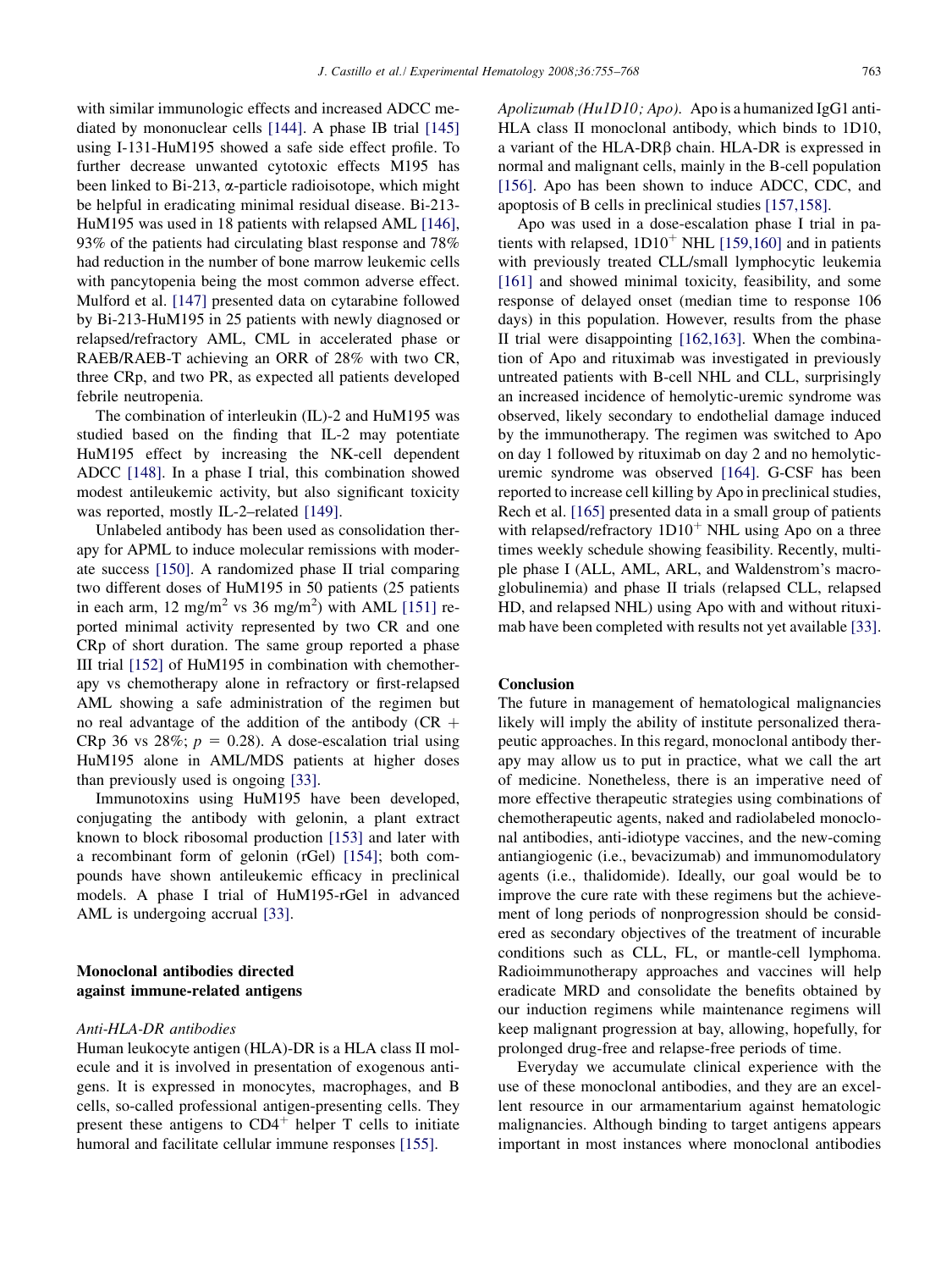<span id="page-9-0"></span>are therapeutically effective, the actual mechanisms of tumor response remain poorly understood. Whether these responses are due to direct effects on lymphoma cells or whether they facilitate preexisting cytotoxic mechanisms is still an open question. Further progress in understanding these responses should enhance the therapeutic usefulness of monoclonal antibody therapy.

#### Acknowledgments

The authors indicated no potential conflict of interests.

#### References

- 1. Kohler G, Milstein C. Continuous cultures of fused cells secreting antibody of predefined specificity. Nature. 1975;256(5517):495–497.
- 2. Iannello A, Ahmad A. Role of antibody-dependent cell-mediated cytotoxicity in the efficacy of therapeutic anti-cancer monoclonal antibodies. Cancer Metastasis Rev. 2005;24:487–499.
- 3. Gelderman KA, Tomlinson S, Ross GD, Gorter A. Complement function in mAb-mediated cancer immunotherapy. Trends Immunol. 2004;25:158–164.
- 4. Stashenko P, Nadler LM, Hardy R, Schlossman SF. Characterization of a human B lymphocyte-specific antigen. J Immunol. 1980;125: 1678–1685.
- 5. Tedder TF, Engel P. CD20: a regulator of cell-cycle progression of B lymphocytes. Immunol Today. 1994;15:450–454.
- 6. Press OW, Farr AG, Borroz KI, et al. Endocytosis and degradation of monoclonal antibodies targeting human B-cell malignancies. Cancer Res. 1989;49:4906–4912.
- 7. Press OW, Howell-Clark J, Anderson S, Bernstein I. Retention of Bcell-specific monoclonal antibodies by human lymphoma cells. Blood. 1994;83:1390–1397.
- 8. Coiffier B, Lepage E, Briere J, et al. CHOP chemotherapy plus rituximab compared with CHOP alone in elderly patients with diffuse large-B-cell lymphoma. N Engl J Med. 2002;346:235–242.
- 9. Feugier P, Van Hoof A, Sebban C, et al. Long-term results of the R-CHOP study in the treatment of elderly patients with diffuse large B-cell lymphoma: a study by the Groupe d'Etude des Lymphomes de l'Adulte. J Clin Oncol. 2005;23:4117–4126.
- 10. Pfreundschuh M, Trümper L, Osterborg A, et al. CHOP-like chemotherapy plus rituximab versus CHOP-like chemotherapy alone in young patients with good-prognosis diffuse large-B-cell lymphoma: a randomised controlled trial by the MabThera International Trial (MInT) Group. Lancet Oncol. 2006;7:379–391.
- 11. Habermann TM, Weller EA, Morrison VA, et al. Rituximab-CHOP versus CHOP alone or with maintenance rituximab in older patients with diffuse large B-cell lymphoma. J Clin Oncol. 2006;24:3121– 3127.
- 12. Pfreundschuh M, Kloess M, Zeynalova S, et al. Six vs. eight cycles of bi-weekly CHOP-14 with or without rituximab for elderly patients with diffuse large b-cell lymphoma (DLBCL): results of the completed RICOVER-60 trial of the German High-Grade Non-Hodgkin Lymphoma Study Group (DSHNHL). Blood (ASH Annual Meeting Abstracts). 2006;108:Abstract 205.
- 13. Marcus R, Imrie K, Belch A, et al. CVP chemotherapy plus rituximab compared with CVP as first-line treatment for advanced follicular lymphoma. Blood. 2005;105:1417–1423.
- 14. Schulz H, Skoetz N, Bohlius J, et al. Does combined immunochemotherapy with the monoclonal antibody rituximab improve overall survival in the treatment of patients with indolent non-Hodgkin lymphoma? Preliminary results of a comprehensive meta-analysis. Blood (ASH Annual Meeting Abstracts). 2005;106:Abstract 351.
- 15. Schulz H, Bohlius J, Skoetz N, et al. Combined immunochemotherapy with rituximab improves overall survival in patients with follicular and mantle cell lymphoma: updated meta-analysis results. Blood (ASH Annual Meeting Abstracts). 2006;108:Abstract 2760.
- 16. Westhoff TH, Jochimsen F, Schmittel A, et al. Fatal hepatitis B virus reactivation by an escape mutant following rituximab therapy. Blood. 2003;102:1930.
- 17. Perceau G, Diris N, Estines O, Derancourt C, Lévy S, Bernard P. Late lethal hepatitis B virus reactivation after rituximab treatment of lowgrade cutaneous B-cell lymphoma. Br J Dermatol. 2006;155:1053– 1056.
- 18. McLaughlin P, Grill-López AJ, Link BK, et al. Rituximab chimeric anti-CD20 monoclonal antibody therapy for relapsed indolent lymphoma: half of patients respond to a four-dose treatment program. J Clin Oncol. 1998;16:2825–2833.
- 19. Nguyen DT, Amess JA, Doughty H, Hendry L, Diamond LW. IDEC-C2B8 anti-CD20 (rituximab) immunotherapy in patients with lowgrade non-Hodgkin's lymphoma and lymphoproliferative disorders: evaluation of response on 48 patients. Eur J Haematol. 1999;62: 76–82.
- 20. Hainsworth JD, Litchy S, Barton JH, et al. Single-agent rituximab as first-line and maintenance treatment for patients with chronic lymphocytic leukemia or small lymphocytic lymphoma: a phase II trial of the Minnie Pearl Cancer Research Network. J Clin Oncol. 2003; 21:1746–1751.
- 21. O'Brien SM, Kantarjian H, Thomas DA, et al. Rituximab doseescalation trial in chronic lymphocytic leukemia. J Clin Oncol. 2001;19:2165–2170.
- 22. Byrd JC, Murphy T, Howard RS, et al. Rituximab using a thrice weekly dosing schedule in B-cell chronic lymphocytic leukemia and small lymphocytic lymphoma demonstrates clinical activity and acceptable toxicity. J Clin Oncol. 2001;19:2153–2164.
- 23. Wierda W, O'Brien S, Wen S, et al. Chemoimmunotherapy with fludarabine, cyclophosphamide, and rituximab for relapsed and refractory chronic lymphocytic leukemia. J Clin Oncol. 2005;23: 4070–4078.
- 24. Keating MJ, O'Brien S, Albitar M, et al. Early results of a chemoimmunotherapy regimen of fludarabine, cyclophosphamide, and rituximab as initial therapy for chronic lymphocytic leukemia. J Clin Oncol. 2005;23:4079–4088.
- 25. Byrd JC, Peterson BL, Morrison VA, et al. Randomized phase 2 study of fludarabine with concurrent versus sequential treatment with rituximab in symptomatic, untreated patients with B-cell chronic lymphocytic leukemia: results from Cancer and Leukemia Group B 9712 (CALGB 9712). Blood. 2003;101:6–14.
- 26. Byrd JC, Rai K, Peterson BL, et al. Addition of rituximab to fludarabine may prolong progression-free survival and overall survival in patients with previously untreated chronic lymphocytic leukemia: an updated retrospective comparative analysis of CALGB 9712 and CALGB 9011. Blood. 2005;105:49–53.
- 27. van Oers MH, Klasa R, Marcus RE, et al. Rituximab maintenance improves clinical outcome of relapsed/resistant follicular non-Hodgkin lymphoma in patients both with and without rituximab during induction: results of a prospective randomized phase 3 intergroup trial. Blood. 2006;108:3295–3301.
- 28. Forstpointner R, Unterhalt M, Dreyling M, et al. Maintenance therapy with rituximab leads to a significant prolongation of response duration after salvage therapy with a combination of rituximab, fludarabine, cyclophosphamide, and mitoxantrone (R-FCM) in patients with recurring and refractory follicular and mantle cell lymphomas: Results of a prospective randomized study of the German Low Grade Lymphoma Study Group (GLSG). Blood. 2006;108:4003–4008.
- 29. Kaplan LD, Lee JY, Ambinder RF, et al. Rituximab does not improve clinical outcome in a randomized phase 3 trial of CHOP with or without rituximab in patients with HIV-associated non-Hodgkin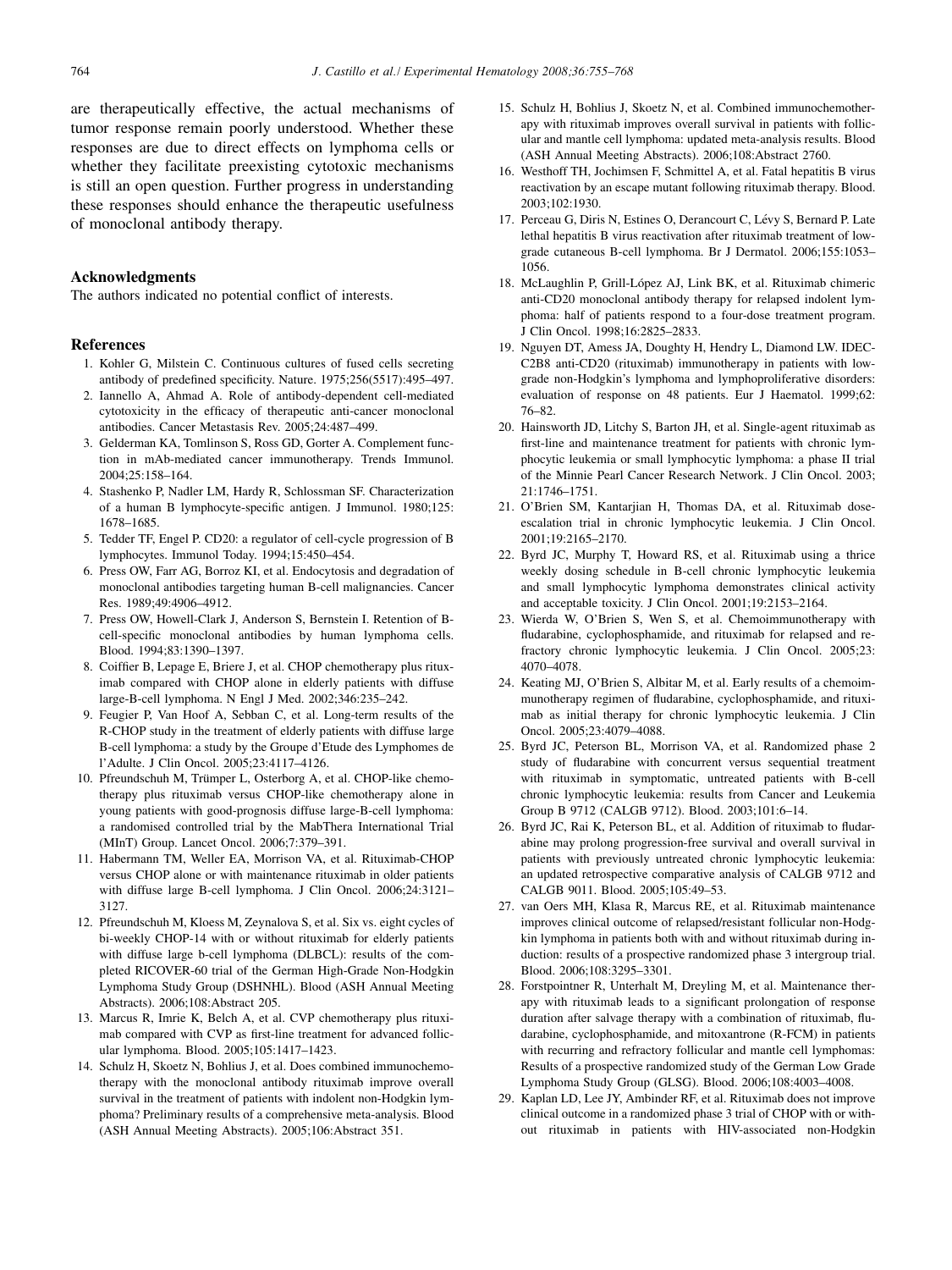<span id="page-10-0"></span>lymphoma: AIDS-Malignancies Consortium Trial 010. Blood. 2005; 106:1538–1543.

- 30. Boue F, Gabarre J, Gisselbrecht C, et al. Phase II trial of CHOP plus rituximab in patients with HIV-associated non-Hodgkin's lymphoma. J Clin Oncol. 2006;24:4123–4128.
- 31. Khouri IF, Saliba RM, Hosing C, et al. Concurrent administration of high-dose rituximab before and after autologous stem-cell transplantation for relapsed aggressive B-cell non-Hodgkin's lymphomas. J Clin Oncol. 2005;23:2240–2247.
- 32. Horwitz SM, Negrin RS, Blume KG, et al. Rituximab as adjuvant to high-dose therapy and autologous hematopoietic cell transplantation for aggressive non-Hodgkin lymphoma. Blood. 2004;103:777–783.
- 33. Clinical trials.gov: A service of the US National Institutes of Health. [www.clinicaltrials.gov.](http://www.clinicaltrials.gov) Accessed 31 December, 2007.
- 34. Khouri IF, McLaughlin P, Saliba RM, et al. 8-year experience with allogeneic stem cell transplantation for relapsed follicular lymphoma after nonmyeloablative conditioning with fludarabine, cyclophosphamide and rituximab. Blood; 2008 Apr 14; [Epub ahead of print].
- 35. Witzig TE, Gordon LI, Cabanillas F, et al. Randomized controlled trial of yttrium-90-labeled ibritumomab tiuxetan radioimmunotherapy versus rituximab immunotherapy for patients with relapsed or refractory low-grade, follicular, or transformed B-cell non-Hodgkin's lymphoma. J Clin Oncol. 2002;20:2453–2463.
- 36. Gordon LI, Witzig T, Molina A, et al. Yttrium 90-labeled ibritumomab tiuxetan radioimmunotherapy produces high response rates and durable remissions in patients with previously treated B-cell lymphoma. Clin Lymphoma. 2004;5:98–101.
- 37. Fisher RI, Kaminski MS, Wahl RL, et al. Tositumomab and iodine-131 tositumomab produces durable complete remissions in a subset of heavily pretreated patients with low-grade and transformed non-Hodgkin's lymphomas. J Clin Oncol. 2005;23:7565–7573.
- 38. Press OW, Eary JF, Appelbaum FR, et al. Radiolabeled-antibody therapy of B-cell lymphoma with autologous bone marrow support. N Engl J Med. 1993;329:1219–1224.
- 39. Gopal AK, Gooley TA, Maloney DG, et al. High-dose radioimmunotherapy versus conventional high-dose therapy and autologous hematopoietic stem cell transplantation for relapsed follicular non-Hodgkin lymphoma: a multivariable cohort analysis. Blood. 2003; 102:2351–2357.
- 40. Gopal AK, Rajendran JG, Gooley TA, et al. High-dose [131I]tositumomab (anti-CD20) radioimmunotherapy and autologous hematopoietic stem-cell transplantation for adults  $>$  or = 60 years old with relapsed or refractory B-cell lymphoma. J Clin Oncol. 2007; 25:1396–1402.
- 41. Press OW, Eary JF, Gooley T, et al. A phase I/II trial of iodine-131 tositumomab (anti-CD20), etoposide, cyclophosphamide, and autologous stem cell transplantation for relapsed B-cell lymphomas. Blood. 2000;96:2934–2942.
- 42. Winter JN, Inwards D, Spies S, et al. 90Y Ibritumomab tiuxetan (zevalin(r);  $90yz$ ) doses calculated to deliver up to  $1500$  cGy to critical organs may be safely combined with high-dose BEAM and autotransplant in NHL. ASH Annual Meeting Abstracts. 2006;108: 330.
- 43. Nademanee A, Forman S, Molina A, et al. A phase 1/2 trial of highdose yttrium-90-ibritumomab tiuxetan in combination with high-dose etoposide and cyclophosphamide followed by autologous stem cell transplantation in patients with poor-risk or relapsed non-Hodgkin lymphoma. Blood. 2005;106:2896–2902.
- 44. Vose JM, Bierman PJ, Enke C, et al. Phase I trial of iodine-131 tositumomab with high-dose chemotherapy and autologous stem-cell transplantation for relapsed non-Hodgkin's lymphoma. J Clin Oncol. 2005;23:461–467.
- 45. Vose J, Bierman P, Bociek G, et al. Radioimmunotherapy with 131-I tositumomab enhanced survival in good prognosis relapsed and highrisk diffuse large B-cell lymphoma (DLBCL) patients receiving high-

dose chemotherapy and autologous stem cell transplantation. J Clin Oncol (Meeting Abstracts). 2007;25(suppl):8013.

- 46. Krishnan AY, Nademanee A, Raubitschek A, et al. A comparison of beam and yttrium 90 ibritumomab tiuxetan (Zevalin(R)) in addition to beam (Z-BEAM) in older patients undergoing autologous stem cell transplant (ASCT) for B-cell lymphomas: impact of radioimmunotherapy on transplant outcomes. ASH Annual Meeting Abstracts. 2006;108:3043.
- 47. Teeling JL, French RR, Cragg MS, et al. Characterization of new human CD20 monoclonal antibodies with potent cytolytic activity against non-Hodgkin lymphomas. Blood. 2004;104:1793– 1800.
- 48. Teeling JL, Mackus WJ, Wiegman LJ, et al. The biological activity of human CD20 monoclonal antibodies is linked to unique epitopes on CD20. J Immunol. 2006;177:362–371.
- 49. Hagenbeek A, Plesner T, Walewski J, Hellman A, Link BK, Dalby LW. HuMax-CD20 fully human monoclonal antibody in follicular lymphoma. first human exposure: early results of an ongoing phase I/II trial. Blood (ASH Annual Meeting Abstracts). 2004;104:1400.
- 50. Hagenbeek A, Plesner T, Johnson P, et al. HuMax-CD20, a novel fully human anti-cd20 monoclonal antibody: results of a Phase I/Ii trial in relapsed or refractory follicular non-Hodgkins's lymphoma. Blood (ASH Annual Meeting Abstracts). 2005;106:4760.
- 51. Coiffier B, Tilly H, Pedersen LM, et al. HuMax CD20 Fully human monoclonal antibody in chronic lymphocytic leuchemia. early results from an ongoing phase I/ii clinical trial. Blood (ASH Annual Meeting Abstracts). 2005;106:448.
- 52. Moreton P, Kennedy B, Lucas G, et al. Eradication of minimal residual disease in B-cell chronic lymphocytic leukemia after alemtuzumab therapy is associated with prolonged survival. J Clin Oncol. 2005;23:2971–2979.
- 53. Lundin J, Kimby E, Björkholm M, et al. Phase II trial of subcutaneous anti-CD52 monoclonal antibody alemtuzumab (Campath-1H) as first-line treatment for patients with B-cell chronic lymphocytic leukemia (B-CLL). Blood. 2002;100:768–773.
- 54. Hillmen P, Skotnicki AB, Robak T, et al. Alemtuzumab compared with chlorambucil as first-line therapy for chronic lymphocytic leukemia. J Clin Oncol. 2007;25:5616–5623.
- 55. Wierda WG, O'Brien S, Faderl S, et al. Combined cyclophosphamide, fludarabine, alemtuzumab, and rituximab (CFAR), an active regimen for heavily treated patients with CLL. ASH Annual Meeting Abstracts. 2006;108:31.
- 56. Wierda WG, O'Brien S, Ferrajoli A, et al. Combined cyclophosphamide, fludarabine, alemtuzumab, and rituximab (CFAR), an active frontline regimen for high-risk patients with CLL. ASH Annual Meeting Abstracts. 2007;110:628.
- 57. O'Brien SM, Kantarjian HM, Thomas DA, et al. Alemtuzumab as treatment for residual disease after chemotherapy in patients with chronic lymphocytic leukemia. Cancer. 2003;98:2657–2663.
- 58. Wendtner CM, Ritgen M, Schweighofer CD, et al. Consolidation with alemtuzumab in patients with chronic lymphocytic leukemia (CLL) in first remission-experience on safety and efficacy within a randomized multicenter phase III trial of the German CLL Study Group (GCLLSG). Leukemia. 2004;18:1093–1101.
- 59. Montillo M, Tedeschi A, Miqueleiz S, et al. Alemtuzumab as consolidation after a response to fludarabine is effective in purging residual disease in patients with chronic lymphocytic leukemia. J Clin Oncol. 2006;24:2337–2342.
- 60. Ho AY, Pagliuca A, Kenyon M, et al. Reduced-intensity allogeneic hematopoietic stem cell transplantation for myelodysplastic syndrome and acute myeloid leukemia with multilineage dysplasia using fludarabine, busulphan, and alemtuzumab (FBC) conditioning. Blood. 2004;104:1616–1623.
- 61. van Besien K, Artz A, Smith S, et al. Fludarabine, melphalan, and alemtuzumab conditioning in adults with standard-risk advanced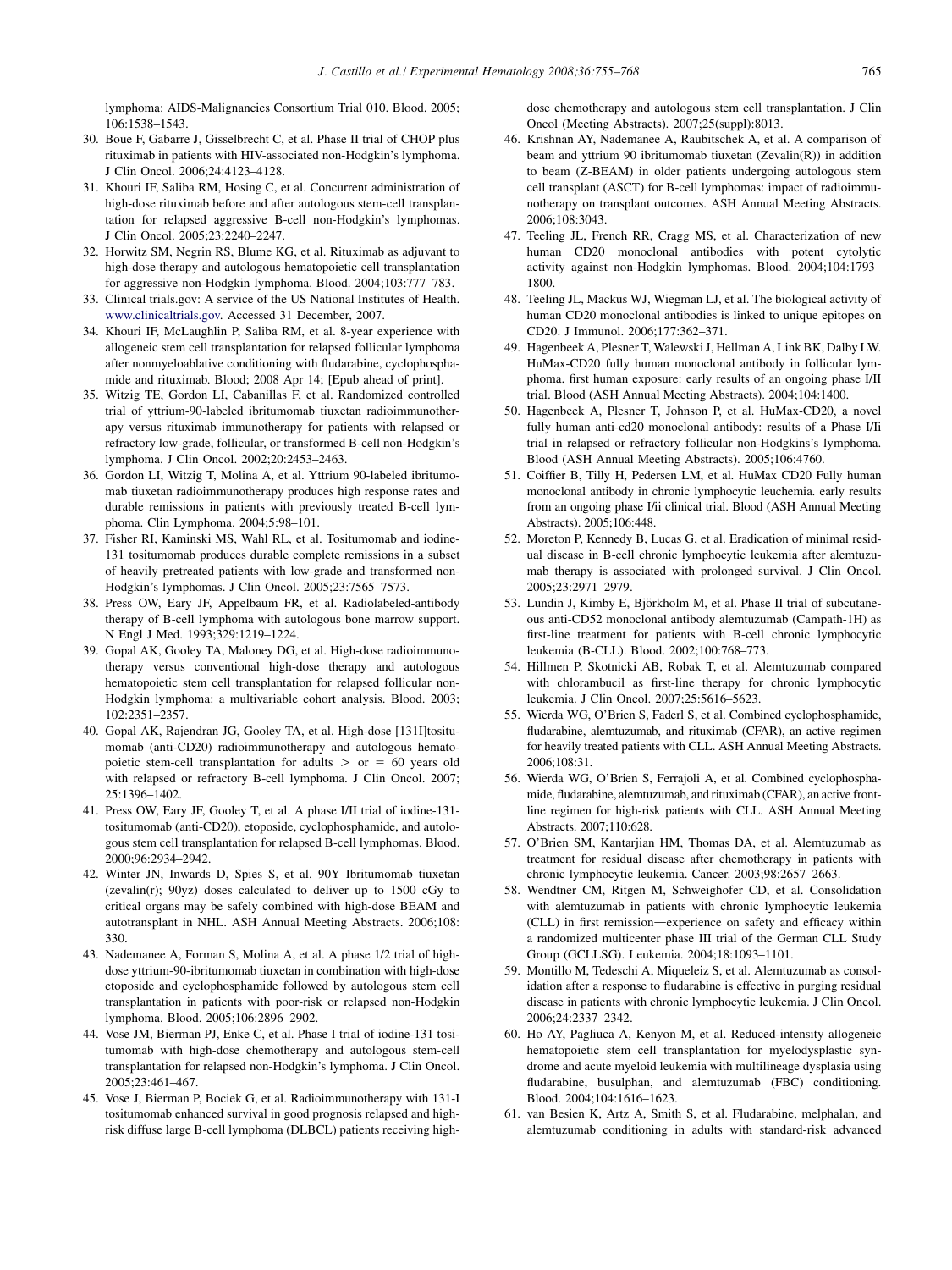<span id="page-11-0"></span>acute myeloid leukemia and myelodysplastic syndrome. J Clin Oncol. 2005;23:5728–5738.

- 62. Delgado J, Thomson K, Russell N, et al. Results of alemtuzumabbased reduced-intensity allogeneic transplantation for chronic lymphocytic leukemia: a British Society of Blood and Marrow Transplantation Study. Blood. 2006;107:1724–1730.
- 63. Peggs KS, Sureda A, Qian W, et al. Reduced-intensity conditioning for allogeneic haematopoietic stem cell transplantation in relapsed and refractory Hodgkin lymphoma: impact of alemtuzumab and donor lymphocyte infusions on long-term outcomes. Br J Haematol. 2007;139:70–80.
- 64. Carnahan J, Wang P, Kendall R, et al. Epratuzumab, a humanized monoclonal antibody targeting CD22: characterization of in vitro properties. Clin Cancer Res. 2003;9(10 Pt 2):3982S–3990S.
- 65. Coleman M, Goldenberg DM, Siegel AB, et al. Epratuzumab: targeting B-cell malignancies through CD22. Clin Cancer Res. 2003;9(10 Pt 2):3991S–3994S.
- 66. Leonard JP, Link BK. Immunotherapy of non-Hodgkin's lymphoma with hLL2 (epratuzumab, an anti-CD22 monoclonal antibody) and Hu1D10 (apolizumab). Semin Oncol. 2002;29(suppl 2):81–86.
- 67. Leonard JP, Coleman M, Ketas JC, et al. Phase I/II trial of epratuzumab (humanized anti-CD22 antibody) in indolent non-Hodgkin's lymphoma. J Clin Oncol. 2003;21:3051–3059.
- 68. Leonard JP, Coleman M, Ketas JC, et al. Epratuzumab, a humanized anti-CD22 antibody, in aggressive non-Hodgkin's lymphoma: phase I/II clinical trial results. Clin Cancer Res. 2004;10:5327–5334.
- 69. Leonard JP, Coleman M, Ketas J, et al. Combination antibody therapy with epratuzumab and rituximab in relapsed or refractory non-Hodgkin's lymphoma. J Clin Oncol. 2005;23:5044–5051.
- 70. Strauss SJ, Morschhauser F, Rech J, et al. Multicenter phase II trial of immunotherapy with the humanized anti-cd22 antibody, epratuzumab, in combination with rituximab, in refractory or recurrent non-Hodgkin's lymphoma. J Clin Oncol. 2006;24:3880–3886.
- 71. Micallef IN, Kahl BS, Gayko U, et al. Initial results of a pilot study of epratuzumab and rituximab in combination with CHOP chemotherapy (ER-CHOP) in previously untreated patients with diffuse large B-cell lymphoma (DLBCL). ASCO Meeting Abstracts. 2004; 22(suppl):6580.
- 72. Lindén O, Tenvall J, Cavallin-Ståhl E, et al. Radioimmunotherapy using 131I-labeled anti-CD22 monoclonal antibody (LL2) in patients with previously treated B-cell lymphomas. Clin Cancer Res. 1999; 5(Suppl):3287s–3291s.
- 73. Linden O, Tennvall J, Hindorf C, et al. 131I-labelled anti-CD22 MAb (LL2) in patients with B-cell lymphomas failing chemotherapy. Treatment outcome, haematological toxicity and bone marrow absorbed dose estimates. Acta Oncol. 2002;41:297–303.
- 74. Juweid ME, Stadtmauer E, Haijar G, et al. Pharmacokinetics, dosimetry, and initial therapeutic results with 131I- and (111)In-/90Ylabeled humanized LL2 anti-CD22 monoclonal antibody in patients with relapsed, refractory non-Hodgkin's lymphoma. Clin Cancer Res. 1999;5(suppl):3292s–3303s.
- 75. Stein R, Govindan SV, Chen S, et al. Radioimmunotherapy of a human lung cancer xenograft with monoclonal antibody RS7: evaluation of (177)Lu and comparison of its efficacy with that of (90)Y and residualizing (131)I. J Nucl Med. 2001;42:967–974.
- 76. Linden O, Hindorf C, Cavallin-Ståhl E, et al. Dose-fractionated radioimmunotherapy in non-Hodgkin's lymphoma using DOTAconjugated, 90Y-radiolabeled, humanized anti-CD22 monoclonal antibody, epratuzumab. Clin Cancer Res. 2005;11:5215–5222.
- 77. Postema EJ, Raemaekers JM, Oyen WJ, et al. Final results of a phase I radioimmunotherapy trial using (186)Re-epratuzumab for the treatment of patients with non-Hodgkin's lymphoma. Clin Cancer Res. 2003;9(10 Pt 2):3995S–4002S.
- 78. DiJoseph JF, Armellino DC, Boghaert ER, et al. Antibody-targeted chemotherapy with CMC-544: a CD22-targeted immunoconjugate

of calicheamicin for the treatment of B-lymphoid malignancies. Blood. 2004;103:1807–1814.

- 79. Advani A, Giné E, Gisselbrecht C, et al. Preliminary report of a phase 1 study of CMC-544, an antibody-targeted chemotherapy agent, in patients with B-Cell non-Hodgkin's lymphoma (NHL). Blood (ASH Annual Meeting Abstracts). 2005;106:230.
- 80. Hernandez-Ilizaliturri FJ, Devineni S, Arora S, Knight J, Czuczman MS, et al. Targeting CD20 and CD22 with rituximab in combination with CMC-544 results in improved anti-tumor activity against non-Hodgkin's lymphoma (NHL) pre-clinical models. Blood (ASH Annual Meeting Abstracts). 2005;106:1473.
- 81. Pathan NI, Chu P, Hariharan K, Cheney C, Molina A, Byrd J. Mediation of apoptosis by and antitumor activity of lumiliximab in chronic lymphocytic leukemia cells and CD23+ lymphoma cell lines. Blood. 2008;111:1594–1602.
- 82. Byrd JC, O'Brien S, Flinn IW, et al. Phase 1 study of lumiliximab with detailed pharmacokinetic and pharmacodynamic measurements in patients with relapsed or refractory chronic lymphocytic leukemia. Clin Cancer Res. 2007;13(15 Pt 1):4448–4455.
- 83. Byrd JC, Castro J, O'Brien S, et al. Comparison of results from a phase 1/2 study of lumiliximab (anti-CD23) in combination with FCR for patients with relapsed CLL with published FCR results. ASH Annual Meeting Abstracts. 2006;108:32.
- 84. Nickoloff BJ, Nestle FO, Zheng XG, Turka LA. T lymphocytes in skin lesions of psoriasis and mycosis fungoides express B7-1: a ligand for CD28. Blood. 1994;83:2580–2586.
- 85. Younes A, Hariharan K, Allen RS, Leigh BR, et al. Initial trials of anti-CD80 monoclonal antibody (Galiximab) therapy for patients with relapsed or refractory follicular lymphoma. Clin Lymphoma. 2003;3:257–259.
- 86. Lu P, Wang YL, Linsley PS. Regulation of self-tolerance by CD80/CD86 interactions. Curr Opin Immunol. 1997;9:858–862.
- 87. Gottlieb AB, Kang S, Linden KG, et al. Evaluation of safety and clinical activity of multiple doses of the anti-CD80 monoclonal antibody, galiximab, in patients with moderate to severe plaque psoriasis. Clin Immunol. 2004;111:28–37.
- 88. Czuczman MS, Thall A, Witzig TE, et al. Phase I/II study of galiximab, an anti-CD80 antibody, for relapsed or refractory follicular lymphoma. J Clin Oncol. 2005;23:4390–4398.
- 89. Friedberg JW, Leonard JP, Younes, et al. Updated results from a phase II study of galiximab (anti-CD80) in combination with rituximab for relapsed or refractory, follicular NHL. ASH Annual Meeting Abstracts. 2005;106:2435.
- 90. Koon HB, Junghans RP. Anti-CD30 antibody-based therapy. Curr Opin Oncol. 2000;12:588–593.
- 91. Stein H, Mason DY, Gerdes J, et al. The expression of the Hodgkin's disease associated antigen Ki-1 in reactive and neoplastic lymphoid tissue: evidence that Reed-Sternberg cells and histiocytic malignancies are derived from activated lymphoid cells. Blood. 1985;66: 848–858.
- 92. de Bruin PC, Gruss HJ, van der Valk P, Willemze R, Meijer CJ. CD30 expression in normal and neoplastic lymphoid tissue: biological aspects and clinical implications. Leukemia. 1995;9: 1620–1627.
- 93. Zhang M, Yao Z, Zhang Z, et al. Effective therapy for a murine model of human anaplastic large-cell lymphoma with the anti-CD30 monoclonal antibody, HeFi-1, does not require activating Fc receptors. Blood. 2006;108:705–710.
- 94. Borchmann P, Treml JF, Hansen H, et al. The human anti-CD30 antibody 5F11 shows in vitro and in vivo activity against malignant lymphoma. Blood. 2003;102:3737–3742.
- 95. Pfeifer W, Levi E, Petrogiannis-Haliotis T, Lehmann L, Wang Z, Kadin ME. A murine xenograft model for human CD30+ anaplastic large cell lymphoma. Successful growth inhibition with an anti-CD30 antibody (HeFi-1). Am J Pathol. 1999;155:1353–1359.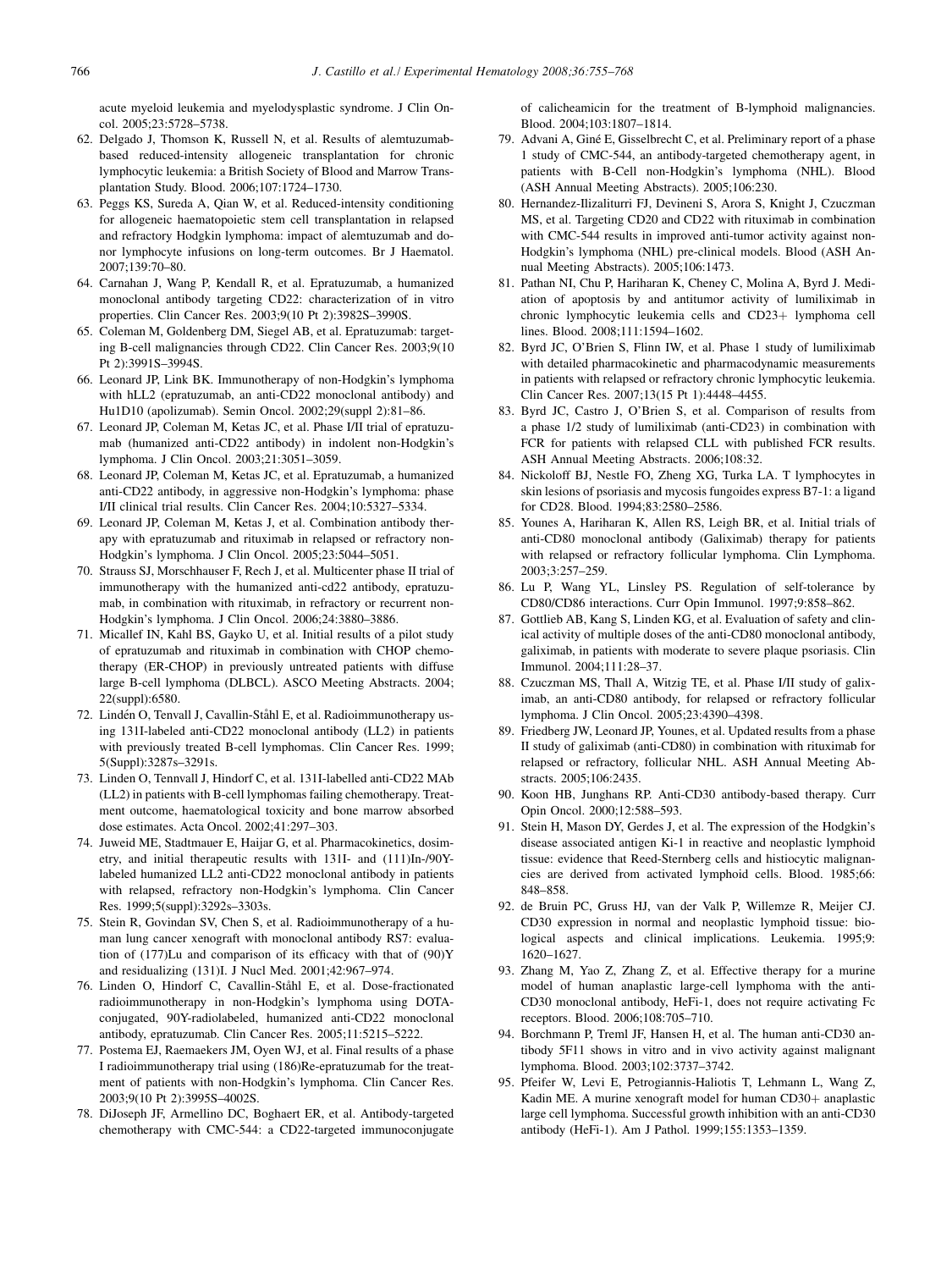- <span id="page-12-0"></span>96. Hombach A, Pohl C, Heuser C, et al. Generation of the single chain antibody fragment conserves the idiotypic profile of the anti-CD30 monoclonal antibody HRS3. Scand J Immunol. 1998;48:497–501.
- 97. Tazzari PL, Bolognesi A, de Totero D, et al. Ber-H2 (anti-CD30)-saporin immunotoxin: a new tool for the treatment of Hodgkin's disease and CD30+ lymphoma: in vitro evaluation. Br J Haematol. 1992;81:203-211.
- 98. Schnell R, Dietlin M, Staak JO, et al. Treatment of refractory Hodgkin's lymphoma patients with an iodine-131-labeled murine anti-CD30 monoclonal antibody. J Clin Oncol. 2005;23:4669–4678.
- 99. Wahl AF, Klussman K, Thompson JD, et al. The anti-CD30 monoclonal antibody SGN-30 promotes growth arrest and DNA fragmentation in vitro and affects antitumor activity in models of Hodgkin's disease. Cancer Res. 2002;62:3736–3742.
- 100. Cerveny CG, Law CL, McCormick RS, et al. Signaling via the anti-CD30 mAb SGN-30 sensitizes Hodgkin's disease cells to conventional chemotherapeutics. Leukemia. 2005;19:1648–1655.
- 101. Forero-Torres A, Bernstein S, Gopal A, et al. SGN-30 (anti-CD30 monoclonal antibody) is active and well tolerated in patients with refractory or recurrent systemic anaplastic large cell lymphoma. Blood (ASH Annual Meeting Abstracts). 2004;104:2637.
- 102. Forero-Torres A, Bernstein SH, Gopal AK, et al. SGN-30 (anti-CD30 Monoclonal antibody) is active and well tolerated in patients with refractory or recurrent systemic anaplastic large cell lymphoma (ALCL). Blood (ASH Annual Meeting Abstracts). 2005; 106:3356.
- 103. Leonard JP, Rosenblatt JD, Bartlett NL, et al. Phase II study of SGN-30 (anti-CD30 monoclonal antibody) in patients with refractory or recurrent Hodgkin's disease. Blood (ASH Annual Meeting Abstracts). 2004;104:2635.
- 104. Duvic M, Kunishige J, Kim YH, et al. Preliminary phase II results of SGN-30 (anti-CD30 monoclonal antibody) in patients with cutaneous anaplastic large cell lymphoma (ALCL). Blood (ASH Annual Meeting Abstracts). 2005;106:4802.
- 105. Hu XF, Xing PX. MDX-060. Medarex. Curr Opin Investig Drugs. 2005;6:1266–1271.
- 106. Ansell SM, Byrd JC, Horwitz SM, et al. Phase I/II, open-label, doseescalating study of MDX-060 administered weekly for 4 weeks in subjects with refractory/relapsed CD30 positive lymphoma. Blood (ASH Annual Meeting Abstracts). 2004;104:2636.
- 107. Springer TA. Adhesion receptors of the immune system. Nature. 1990;346(6283):425–434.
- 108. Chapman HA. Endosomal proteolysis and MHC class II function. Curr Opin Immunol. 1998;10:93–102.
- 109. Bertram JH, Gill PS, Levine AM, et al. Monoclonal antibody T101 in T cell malignancies: a clinical, pharmacokinetic, and immunologic correlation. Blood. 1986;68:752–761.
- 110. Dillman RO, Shawler DL, Dillman JB, Royston I, et al. Therapy of chronic lymphocytic leukemia and cutaneous T-cell lymphoma with T101 monoclonal antibody. J Clin Oncol. 1984;2:881–891.
- 111. Carrasquillo JA, Mulshine JL, Bunn PA Jr, et al. Indium-111 T101 monoclonal antibody is superior to iodine-131 T101 in imaging of cutaneous T-cell lymphoma. J Nucl Med. 1987;28:281–287.
- 112. Foss FM, Raubitscheck A, Mulshine JL, et al. Phase I study of the pharmacokinetics of a radioimmunoconjugate, 90Y-T101, in patients with CD5-expressing leukemia and lymphoma. Clin Cancer Res. 1998;4:2691–2700.
- 113. Mulshine JL, Carrasquillo JA, Weinstein JN, et al. Direct intralymphatic injection of radiolabeled 111In-T101 in patients with cutaneous T-cell lymphoma. Cancer Res. 1991;51:688–695.
- 114. Hertler AA, Schlossman DM, Borowitz MJ, et al. A phase I study of T101-ricin A chain immunotoxin in refractory chronic lymphocytic leukemia. J Biol Response Mod. 1988;7:97–113.
- 115. Knox SJ, Levy R, Hodgkinson S, et al. Observations on the effect of chimeric anti-CD4 monoclonal antibody in patients with mycosis fungoides. Blood. 1991;77:20–30.
- 116. Knox S, Hoppe RT, Maloney D, et al. Treatment of cutaneous T-cell lymphoma with chimeric anti-CD4 monoclonal antibody. Blood. 1996;87:893–899.
- 117. Skov L, Kragballe K, Zachariae C, et al. HuMax-CD4: a fully human monoclonal anti-CD4 antibody for the treatment of psoriasis vulgaris. Arch Dermatol. 2003;139:1433–1439.
- 118. Obitz E, et al. HuMax-CD4, a fully human monoclonal antibody: early results of an ongoing phase II trial in cutaneous T cell lymphoma (CTCL). Blood (ASH Annual Meeting Abstracts). Blood (ASH Annual Meeting Abstracts). 2003;102(11).
- 119. d'Amore F, Relander T, Hagberg H, et al. HuMax-CD4 (Zanolimumab), a fully human monoclonal antibody: early results of an ongoing clinical trial in CD4+ peripheral T-cell lymphoma of non-cutaneous type. Blood (ASH Annual Meeting Abstracts). 2005;106:3354.
- 120. Freeman SD, Kelm S, Barber EK, Crocker PR, et al. Characterization of CD33 as a new member of the sialoadhesin family of cellular interaction molecules. Blood. 1995;85:2005–2012.
- 121. Peiper SC, Ashmun RA, Look AT. Molecular cloning, expression, and chromosomal localization of a human gene encoding the CD33 myeloid differentiation antigen. Blood. 1988;72:314–321.
- 122. Andrews RG, Singer JW, Bernstein ID. Precursors of colony-forming cells in humans can be distinguished from colony-forming cells by expression of the CD33 and CD34 antigens and light scatter properties. J Exp Med. 1989;169:1721–1731.
- 123. Bernstein ID. CD33 as a target for selective ablation of acute myeloid leukemia. Clin Lymphoma 2002;(suppl 1):S9–S11.
- 124. Stiff PJ, Schulz WC, Bishop M, Marks L. Anti-CD33 monoclonal antibody and etoposide/cytosine arabinoside combinations for the ex vivo purification of bone marrow in acute nonlymphocytic leukemia. Blood. 1991;77:355–362.
- 125. Sperr WR, Florian S, Hauswirth AW, Valent P. CD 33 as a target of therapy in acute myeloid leukemia: current status and future perspectives. Leuk Lymphoma. 2005;46:1115–1120.
- 126. Sahara N, Ohnishi K, Ono T, et al. Clinicopathological and prognostic characteristics of CD33-positive multiple myeloma. Eur J Haematol. 2006;77:14–18.
- 127. Ikemoto N, Kumar RA, Ling TT, Ellestad GA, Danishefsky SJ, Patel DJ. Calicheamicin-DNA complexes: warhead alignment and saccharide recognition of the minor groove. Proc Natl Acad Sci U S A. 1995;92:10506–10510.
- 128. Nabhan C, Rundhaugen LM, Riley MB, et al. Phase II pilot trial of gemtuzumab ozogamicin (GO) as first line therapy in acute myeloid leukemia patients age 65 or older. Leuk Res. 2005;29:53–57.
- 129. Amadori S, Suciu S, Stasi R, et al. Gemtuzumab ozogamicin (Mylotarg) as single-agent treatment for frail patients 61 years of age and older with acute myeloid leukemia: final results of AML-15B, a phase 2 study of the European Organisation for Research and Treatment of Cancer and Gruppo Italiano Malattie Ematologiche dell'Adulto Leukemia Groups. Leukemia. 2005;19:1768–1773.
- 130. Sievers EL, Larson RA, Stadtmauer EA, et al. Efficacy and safety of gemtuzumab ozogamicin in patients with CD33-positive acute myeloid leukemia in first relapse. J Clin Oncol. 2001;19:3244– 3254.
- 131. Larson RA, Sievers EL, Stadtmauer EA, et al. Final report of the efficacy and safety of gemtuzumab ozogamicin (Mylotarg) in patients with CD33-positive acute myeloid leukemia in first recurrence. Cancer. 2005;104:1442–1452.
- 132. Bross PF, Beitz J, Chen G, et al. Approval summary: gemtuzumab ozogamicin in relapsed acute myeloid leukemia. Clin Cancer Res. 2001;7:1490–1496.
- 133. Amadori S, Suciu S, Willemze R, et al. Sequential administration of gemtuzumab ozogamicin and conventional chemotherapy as first line therapy in elderly patients with acute myeloid leukemia: a phase II study (AML-15) of the EORTC and GIMEMA leukemia groups. Haematologica. 2004;89:950–956.